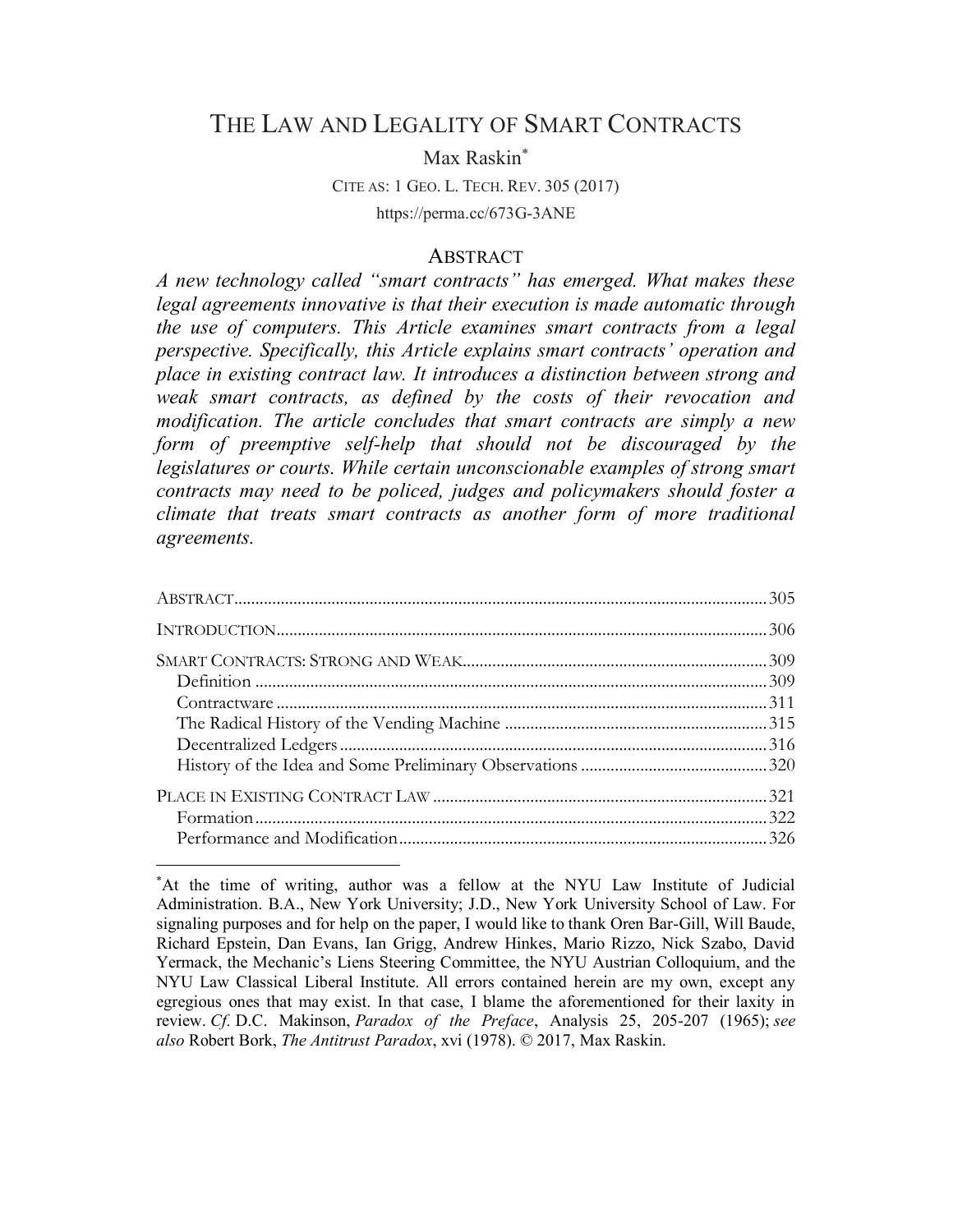|  | 01 I | l, |
|--|------|----|
|  |      |    |

#### **INTRODUCTION**

Self-help is nothing new. Whether building walls to stymie trespassers or changing locks to evict squatters, individuals regularly act on their own before invoking the formal legal system. Over the past few years, a group of innovators have begun designing computer technologies that bring self-help to the realm of contracts.<sup>1</sup> They call these new contracts "smart contracts." Their aim is to allow contracting parties to ensure their agreement is enforced by raising the costs of any breach by a prohibitive amount.

Smart contracts are defined as agreements wherein execution is automated, usually by computers. Such contracts are designed to ensure performance without recourse to the courts. Automation ensures performance, for better or worse, by excising human discretion from contract execution.

One example of a smart contract is the humble vending machine. If the machine is operating properly and money is inserted into the machine, then a contract for sale will be executed automatically. This is a smart contract. Such a contract poses no legal problems if the machine were to dispense soda, but legal questions arise if the machine instead dispenses heroin. Should laws be passed to ban vending machines because they can be used to further illegal ends? Or should their use be regulated *ex post*?

Certain situations will arise that will force the law to deal with smart contracts, and the purpose of this article is to assess their legality and demonstrate that there is little difficulty situating smart contracts within existing contract law. Innovative technology does not necessitate innovative jurisprudence, and traditional legal analysis can help craft simple rules as a framework for this complex phenomenon.<sup>2</sup>

<sup>&</sup>lt;sup>1</sup> See infra pp. 333. Such technologies are discussed below. They range from options contracts that automatically trigger on certain conditions ("prediction markets") to fundraising platforms that automatically disburse funds when funding thresholds are met.

<sup>2</sup> *Compare* Frank H. Easterbrook, *Cyberspace and the Law of the Horse*, 1996 U. CHI. LEGAL F. 207 (1996) (arguing that the best way to learn and craft the law of a particular field is to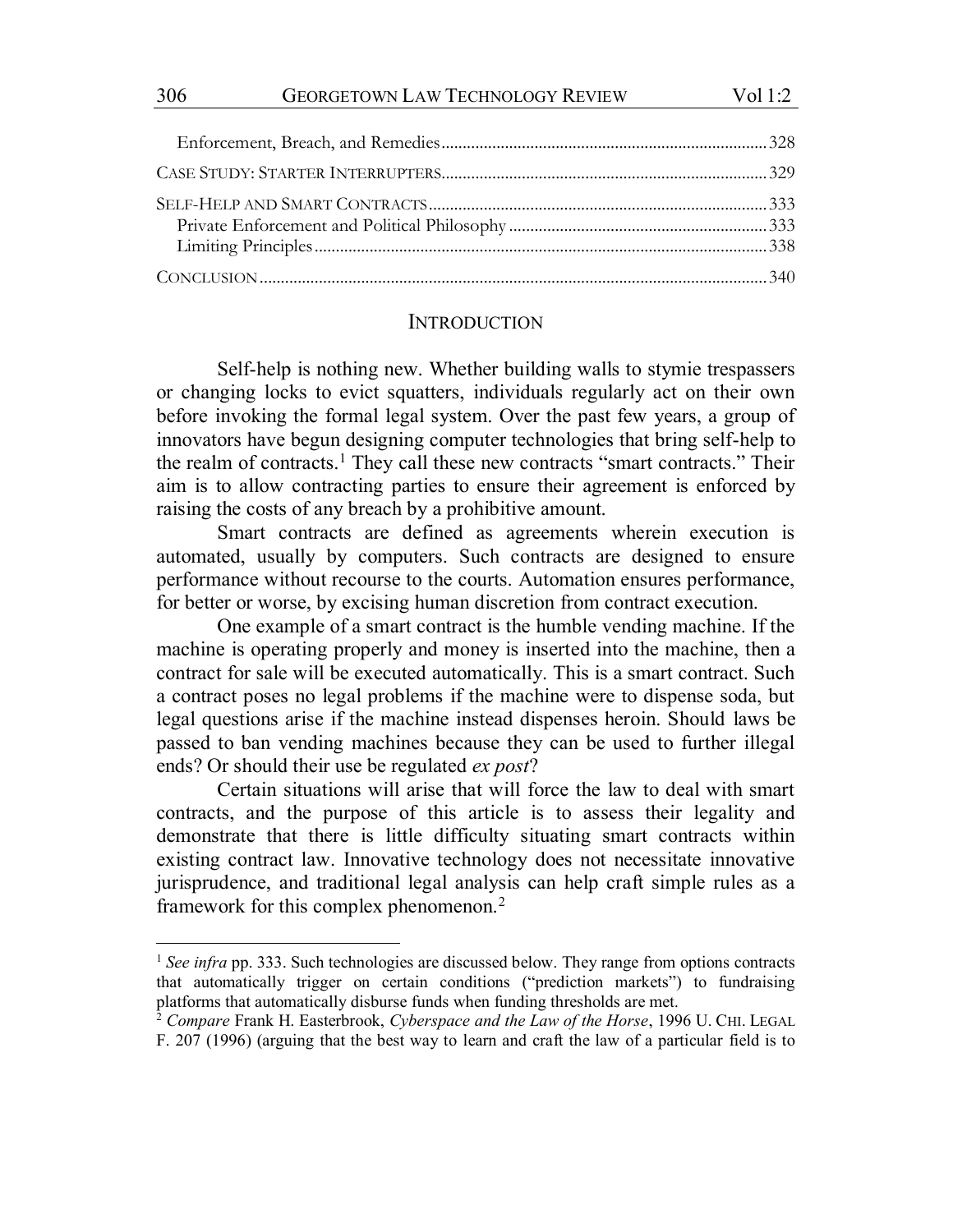The Article begins with a definition of smart contracts and an explanation of the interplay between legal prose and machines. This analysis will also engage with the existing smart contract research, which is often written from a computer science perspective. The salient features of smart contracts differ between the technical and legal discussions, a fact which is lost in the existing literature. To help clarify, the article will introduce a classification of strong and weak smart contracts. To provide context to the above discussion, a short history of the idea will be included.

Next, the two technological components that have enabled smart contracts will be explained. The first component will be termed "contractware," which can be defined as the physical or digital instantiations of contract terms onto machines or other property involved in the performance of the contract.3,4 By instantiation, we mean taking the terms of the agreement and either writing them into previously existing software or writing them into software that is connected in some way to a machine that implements the contract. Take, for example, the innards of our aforementioned vending machine. A physical device within the machine is encoded with a seller's offer. The machine will only dispense a soda if the terms of the agreement are met, for instance, by depositing a Krugerrand into the device. In addition to discussing the legal theory behind the vending machine, the contraption's radical history will also be discussed to remedy the paucity of vending machine literature that exists in legal academia.<sup>5</sup> This history sheds light on the power of the smart contract to protect individual autonomy over state diktat.

study general rules), *with* Lawrence Lessig, *The Law of the Horse: What Cyberlaw Might Teach*, 113 HARV. L. REV. 501 (1999) (arguing that the nature of cyberspace is unique and can reveal general principles of law); *and* RICHARD A. EPSTEIN, SIMPLE RULES FOR A COMPLEX WORLD, (Harv. Univ. Press. 1995) (arguing that basic legal principles can and should govern a complex, industrial society).

<sup>&</sup>lt;sup>3</sup> The pieces of property do not need to be tangible; software systems can be embedded with contractware.

<sup>&</sup>lt;sup>4</sup> The term "contractware" has appeared elsewhere to refer to commercial software offerings that facilitate the workflow and writing of traditional contracts.

<sup>5</sup> *Cf.* Orin Kerr, *The Influence of Immanuel Kant on Evidentiary Approaches in Eighteenth Century Bulgaria*, 18 GREEN BAG 2d 251 (2015); *see also* Chief Justice of the United States John G. Roberts, Jr., Interview at the Fourth Circuit Court of Appeals Annual Conference (June 25, 2011) (much like how Professor Kerr's work remedied the paucity of legal literature on the influence of Immanuel Kant on evidentiary approaches in eighteenth century Bulgaria, a paucity that was observed by Chief Justice Roberts).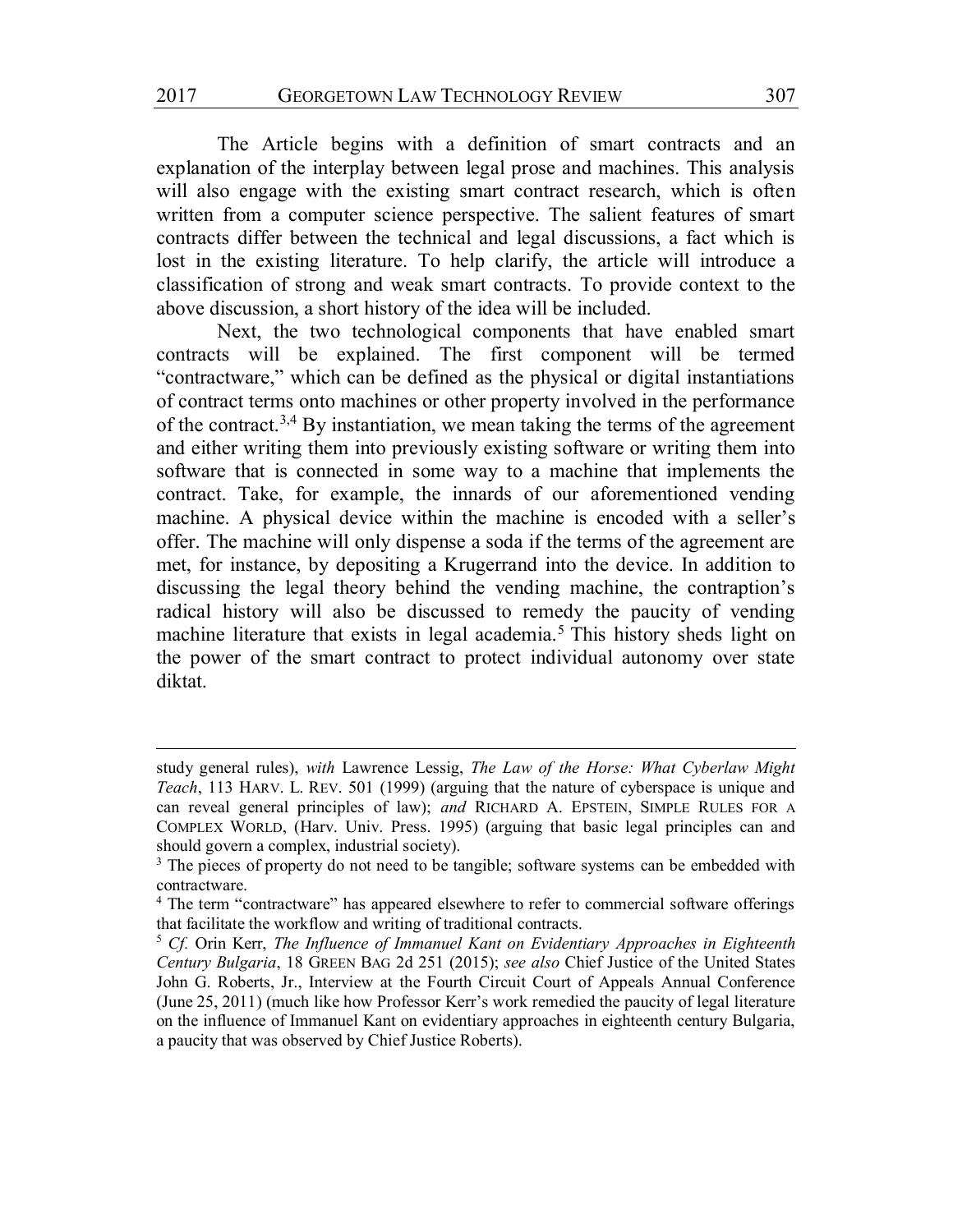There is a second technological component this article will discuss: decentralized ledgers, also known as blockchains. These are databases of information that are created by a network with no central authority.6 For instance, instead of a public recordation system that exists on paper files stored in city hall, a blockchain system would keep a decentralized ledger on the computers of every node running the software.<sup>7</sup> It has become easier to build and enforce secure contracts without recourse to the state through the use of shared, instead of centralized, consensus-establishing mechanisms. The combination of these components—contractware and blockchains—has made smart contracts that are enforced by a decentralized, third-party network possible.8

Section 2 of the Article will analyze smart contracts through the lens of existing doctrines in contract law. The section will provide an overview of the classic stages of contract formation and pose a series of observations and questions that are implicated by smart contracts. In particular, this section will discuss consideration, formation, avoidance, performance, breach, and remedy. Section 3 will explore one existing application of smart contracts: automobile starter interrupters. These are devices that are installed in cars by creditors, allowing them to remotely disable the car if a debtor has breached the terms of an agreement. The subject of this section will be how courts and legislatures have dealt with these devices. This is a current instance where courts have passed judgment on the legality of smart contracts, albeit not selfconsciously. They were not setting out to rule on legality, but implicitly did so as a collateral matter.

Next, the Article will examine the benefits of smart contracts. Like many technologies, the creators and early adopters of smart contracts are ideologically driven and believe that the invention can radically alter the nature of society and its relationship with the traditional centralized state. Many believe that private enforcement of contracts can reduce the need and extent of monopolized police and legal services provided by the state.<sup>9</sup>

 <sup>6</sup> *See*, *e.g.*, Satoshi Nakamoto, *Bitcoin: A Peer-to-Peer Electronic Cash System*, BITCOIN PROJECT, http://bitcoin.org/bitcoin.pdf [https://perma.cc/GXZ8-6SDR].

<sup>7</sup> *Id*. at 2, 4.

<sup>8</sup> Other systems of verification are possible, but blockchains have become a sort of Schelling point. Attention from the media and capital have established this particular technology as the one to work with.

<sup>9</sup> *See*, *e.g.*, ROBERT NOZICK, ANARCHY, STATE, AND UTOPIA (1974); MURRAY ROTHBARD, THE ETHICS OF LIBERTY (1982); DAVID FRIEDMAN, THE MACHINERY OF FRIEDMAN (1973); EDWARD STRINGHAM, ANARCHY AND THE LAW (2007).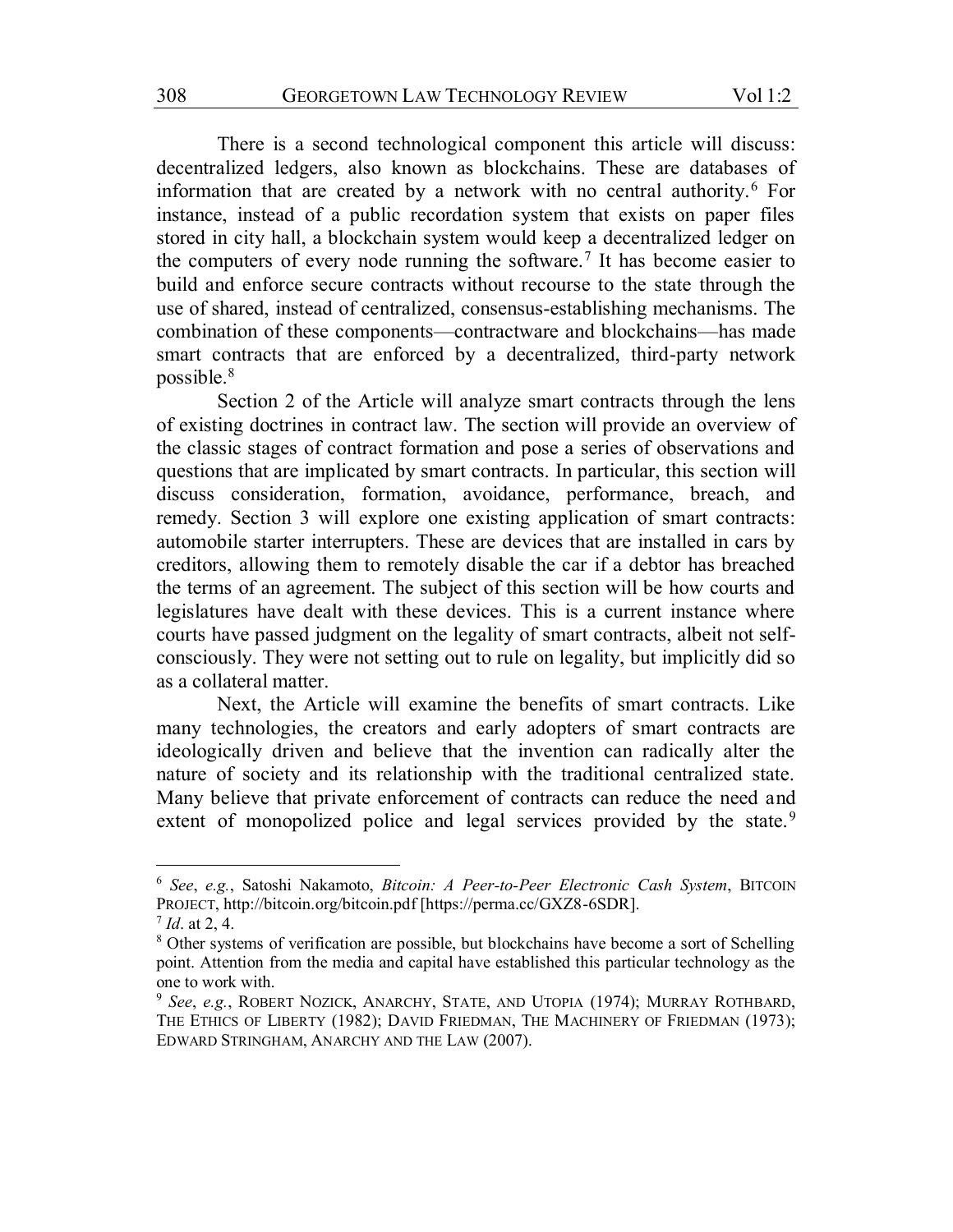However, the vision of the first movers often gives way to the realities of a conservative world that looks askance at new technologies. There are, however, benefits of smart contracts that do not upend the existing social order, but instead decrease transaction costs by cutting out intermediaries. This allows for industrial society to operate more effectively. These benefits extend to financial transactions, corporate governance, financial products, and a host of other potential applications that have been analyzed by economists.

The final section of the Article discusses both a philosophical and practical set of problems with smart contracts. The benefits of smart contracts must be viewed in light of their inherent limitations. A smart contract asks its parties to tie themselves to the mast like Ulysses and *ex ante* commit to abiding by the terms of the agreement.<sup>10</sup> In certain instances, the state may want to prevent individuals from committing themselves if the terms of the contract are substantively unconscionable.

# SMART CONTRACTS: STRONG AND WEAK *Definition*

A smart contract is an agreement whose execution is automated.<sup>11</sup> This automatic execution is often effected through a computer running code that has translated legal prose into an executable program.<sup>12</sup> This program has

<sup>&</sup>lt;sup>10</sup> HOMER, THE ODYSSEY, Book XII, 36-54 (A.T. Murray trans.) (c. 800 B.C.E.),

http://www.theoi.com/Text/HomerOdyssey12.html [https://perma.cc/WSP5-VGPN] (describing Ulysses' commands that his troops tie him to the mast of his ship so that he would not be tempted by the Sirens and their alluring voices, which would have resulted in his death).

<sup>&</sup>lt;sup>11</sup> Alternative and broader definitions of smart contracts exist and these may be better for computer science purposes, but for legal purposes, what is relevant is the excision of human control. *See, e.g.,* Christopher D. Clack et al., Smart Contract Templates: Foundations, Design Landscape and Research Directions 2 (Aug. 4, 2016) (unpublished manuscript), http://arxiv.org/pdf/1608.00771v2.pdf [https://perma.cc/8Z5P-QRM9] ("A smart contract is an agreement whose execution is both automatable and enforceable. Automatable by computer, although some parts may require human input and control. Enforceable by either legal enforcement of rights and obligations or tamper-proof execution."). Much of the remainder of this paper will discuss under what conditions smart contracts are legally enforceable, but if they have been executed, then the agreement has been enforced in some sense. The cogs of a vending machine enforce the agreement, even if *ex post* a court finds the sale to be impermissible.

<sup>&</sup>lt;sup>12</sup> "Automation is generally taken to mean being executed by one or more computers." Clack et al., *supra* note 11, at 3. For a discussion of this translation process *see* Tom Hvitved, Contract Formalisation and Modular Implementation of Domain-Specific Languages (Mar. 2,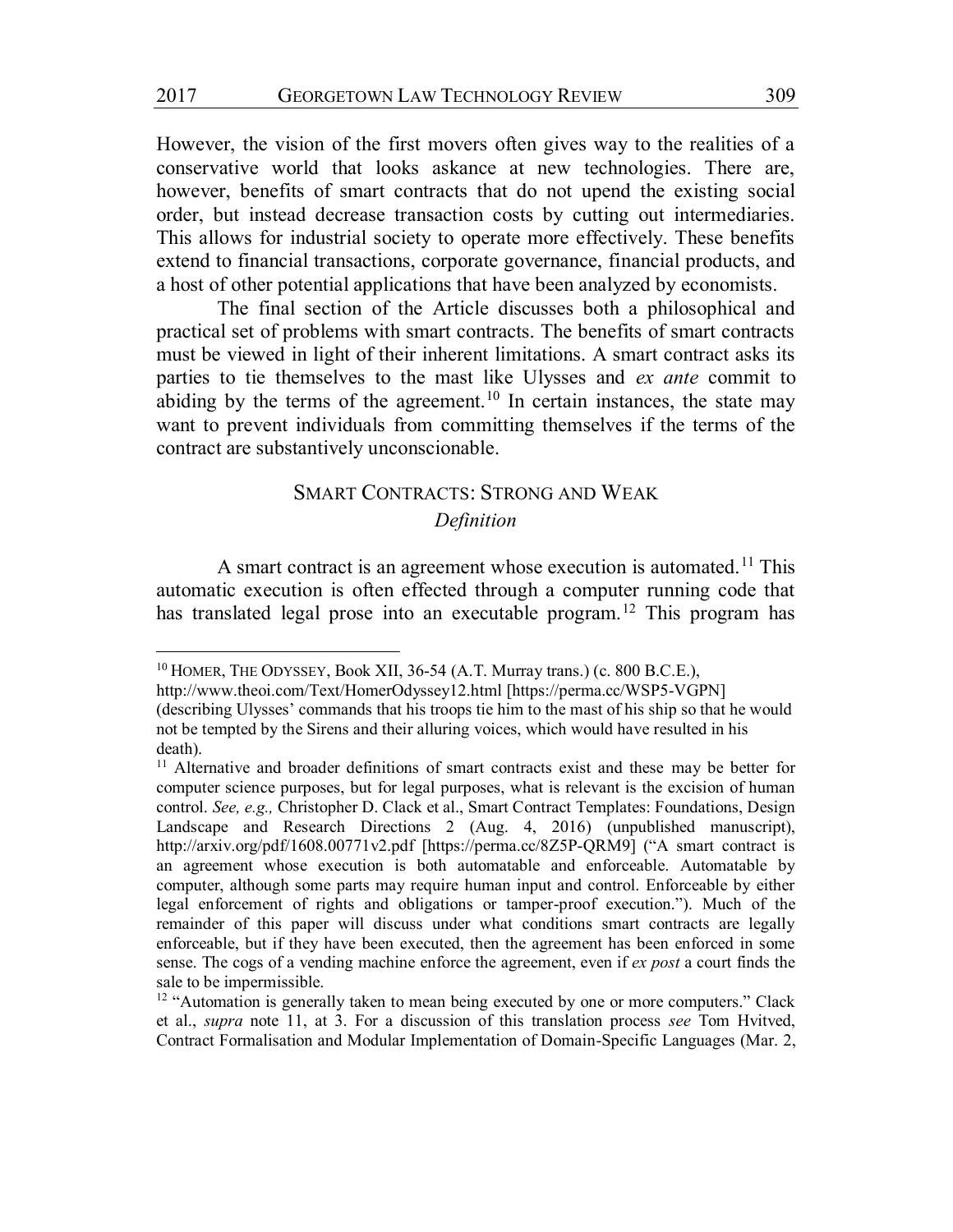control over the physical or digital objects needed to effect execution. Examples are a car that has a program installed to prevent ignition if the terms of a debt contract are not met or banking software that automatically transfers money if certain conditions are met. A smart contract does not rely on the state for enforcement, but is a way for contracting parties to ensure performance.

For legal purposes, I will further differentiate between strong and weak smart contracts. Strong smart contracts have prohibitive costs of revocation and modification, while weak smart contracts do not. This means that if a court is able to alter a contract after it has been executed with relative ease, then it will be defined as a weak smart contract. If there is some large cost to altering the contract in a way that it would not make sense for a court to do so, then the contract will be defined as strong.

Numerous alternative definitions of smart contracts have been proposed.13 In a paper outlining a template for creating standard smart contracts, Clack et al. proposed a broader definition of smart contracts that bifurcates into what they call traditional and non-traditional methods of enforcement.14 Clack et al. define traditional means of enforcement as those through institutions like arbitration or courts of law – these are weak smart contracts in our classification scheme, because the costs to change or revoke the contract are not high enough to proscribe courts or arbitrators from doing so.<sup>15</sup> They define non-traditional means of enforcement as those through "tamper-proof" technology "with the assumption that in a perfect implementation of the system wrong-performance or non-performance become impossible."<sup>16</sup> This narrower set of smart contracts is what I deem the strong variety. The reason is that the execution of the contract can be "tampered" with by the courts in the sense that the court can alter the original intentions of the parties.

<sup>14</sup> Clack et al., *supra* note 11, at 4.

<sup>2012) (</sup>unpublished Ph.D. thesis, University of Copenhagen) (on file with author). It is an open area of research as to whether computers can actually affect this execution, but for the purposes of this paper, what poses the most novel legal questions is what happens when human legal prose and execution are subordinate to mechanical execution.

<sup>13</sup> *See, e.g.,* Clack et al., *supra* note 11; Josh Stark, *Making Sense of Blockchain Smart Contracts,* COINDESK (June 4, 2016, 18:36 GMT), http://www.coindesk.com/making-sensesmart-contracts/ [https://perma.cc/37QL-6TCN].

<sup>&</sup>lt;sup>15</sup> *Id*. An example of a weak smart contract would be an easily revocable money transfer between two large financial institutions where a court could simply order the transfer undone or modified if necessary.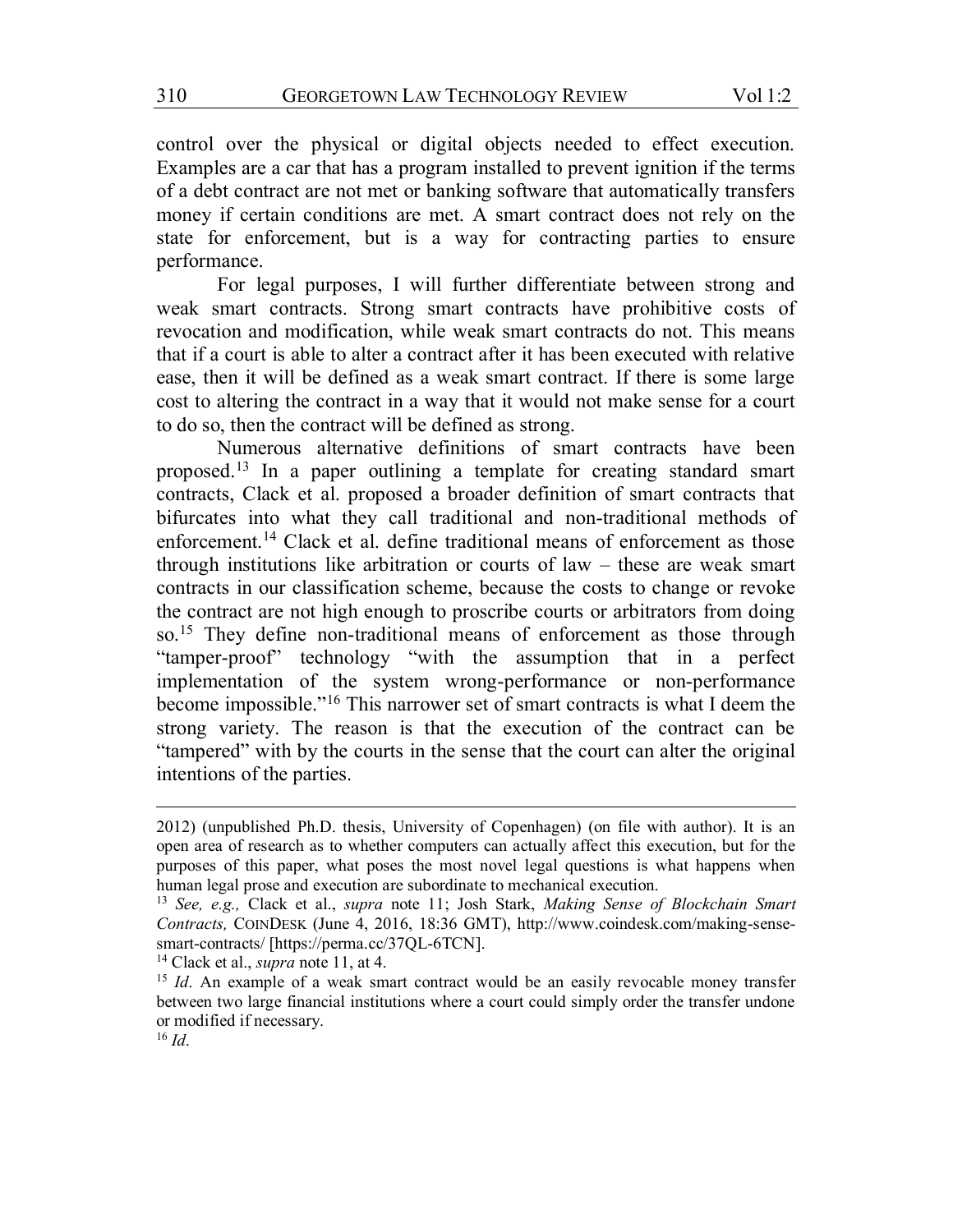From the perspective of innovators, this bifurcation makes sense because as a practical matter, technology and society are far away from the pure, strong smart contract definition this paper considers. For instance, personal service contracts are not subject to computer control.

Clack et al.'s broad definition does not capture what is unique about smart contracts from a legal perspective. The broad definition that includes instances where courts can interpret and enforce the contract is indistinguishable from a traditional contract law. If a court has power to interpret and then enforce a contract, then *it* is the smart actor and will abide by previous precedential rules and statutory frameworks. Traditional enforcers who are confronted with contracts that use technology, but ultimately rely on some form of alterable behavior, will be able to award damages, issue injunctions, or enforce criminal penalties to enforce their understanding of the law. For instance, consider a smart contract that requires a party to mow a lawn if funds are dispersed. And suppose the mechanism for enforcing the dispersal of funds was a sensor that measures the lawn's average grass length. Although one side of the contract could be automatically enforced, because the behavior of the human party is alterable by a court, i.e. a court can excuse performance, the contract will not necessarily execute.

But traditional enforcers who are confronted with strong smart contracts will be helpless *ex post*. This is the novel situation that a legal definition of smart contracts needs to address. Unlike non-smart contracts whose performance can be stopped by the parties either voluntarily or by court order, once a strong smart contract has been initiated, by definition, it must execute. If, for instance, an individual in our above hypothetical were to install a device in his brain that would cause crippling pain if the lawn was not mowed, there is a case that the contract is in a stronger sense self-enforcing. This is the novel question posed to courts, and so this article will examine this second set of contracts. Much of this article will deal with smart contracts whose execution is contrary to governing law.

#### *Contractware*

Contracts are most often enforced by the parties to the contract. This is because most contracts do not end in breach and rancor, but rather in performance and completion. Modern industrial society would not be possible if this were not the case.

It is only when there is a dispute over a contract that there is a need for enforcement. Yet resorting to the court system is a resource-intensive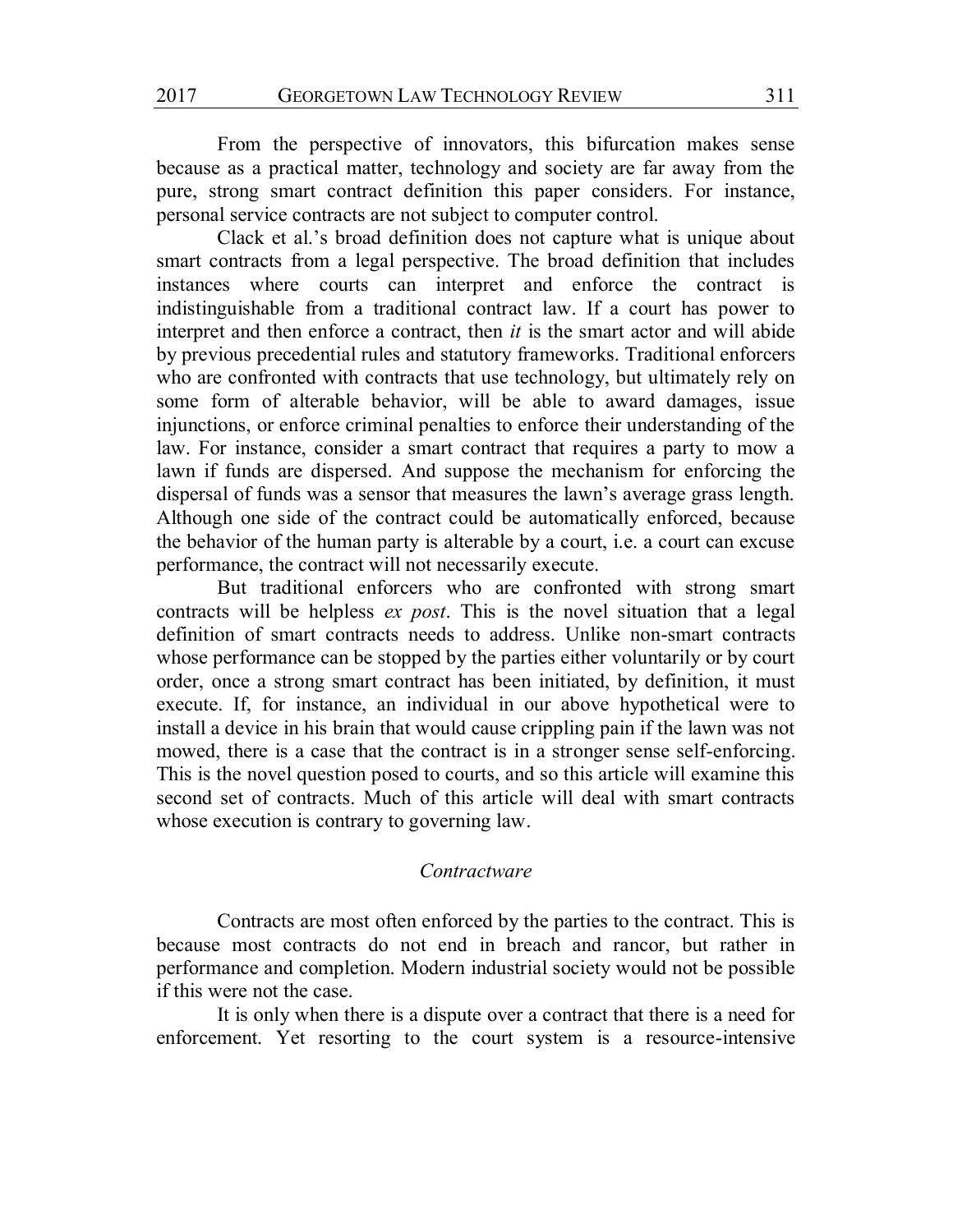process.17 The opportunity to ensure performance ex ante is a preferable situation if the expected value of the costs of litigation outweigh the expected value of the contract. Because litigation can be a resource-intensive undertaking, the rise of contractware qua enforcer could be a welcome possibility.

I will define contractware as the physical instantiation of a computerdecipherable contract.<sup>18</sup> The terms of many contracts can be written in programming languages that are communicated to a machine.19 The reason for this is that performance and enforcement of a contract essentially boils down to conditional statements, which are foundational to computing.<sup>20</sup>

For example, in a secured auto loan, *if* a certain amount of money is not received by a certain date, *then* the car can be repossessed. While many contracts are certainly more complex, at base, conditional statements stand behind all enforcement.<sup>21</sup> Whether interpreting private contracts, statutes, or the Constitution, American courts take a series of inputs, run them through a series of conditionals, and then have an executor to enforce their output. For instance, if a city tried to segregate its schools, a court would run this factual

 <sup>17</sup> *See* Paula Hannaford-Agor & Nicole L. Waters, *Estimating the Cost of Civil Litigation,* <sup>20</sup> NAT'L CTR. STATE CTS. 1, 7 (2013),

http://www.courtstatistics.org/~/media/Microsites/Files/CSP/DATA%20PDF/CSPH\_online2. ashx [https://perma.cc/E3FV-AK8P].

<sup>18</sup> Nick Szabo, *A Formal Language for Analyzing Contracts*, NICK SZABO'S ESSAYS, PAPERS, & CONCISE TUTORIALS (2002),

http://www.fon.hum.uva.nl/rob/Courses/InformationInSpeech/CDROM/Literature/LOTwinter school2006/szabo.best.vwh.net/contractlanguage.html [https://perma.cc/N8LX-9FXG] (refers to a similar idea as "proplets."); *see also* Ian Grigg, *The Ricardian Contrac*t, IANG.ORG, http://iang.org/papers/ricardian\_contract.html (last visited Feb. 6, 2017) [https://perma.cc/M2S5-9EJF].

<sup>19</sup> *See, e.g.,* Szabo, *supra* note 18; Simon Peyton Jones et al., *Composing Contracts: An Adventure In Financial Engineering*, 5 PROC. ACM SIGPLAN INT'L CONF. ON FUNCTIONAL PROGRAMMING 280 (2000); *see also The Solidity Contract-Oriented Programming Language*, GITHUB, https://github.com/ethereum/solidity/ (last visited Feb. 6, 2017)

<sup>[</sup>https://perma.cc/K8AN-DX3Z] (displaying the Ethereum platform's Solidity language for programming smart contracts).

 $20$  Computers take inputs and apply functions to them to derive outputs. John McCarthy, *Recursive Functions of Symbolic Expressions and Their Computation by Machine, Part I*, 3 COMM. ACM 184 (1960).

<sup>&</sup>lt;sup>21</sup> As a theoretical matter, perhaps not all conditionals in law can be reduced to code, but parties can certainly reduce many conditionals to code, and where they cannot, they should not consider using a smart contract.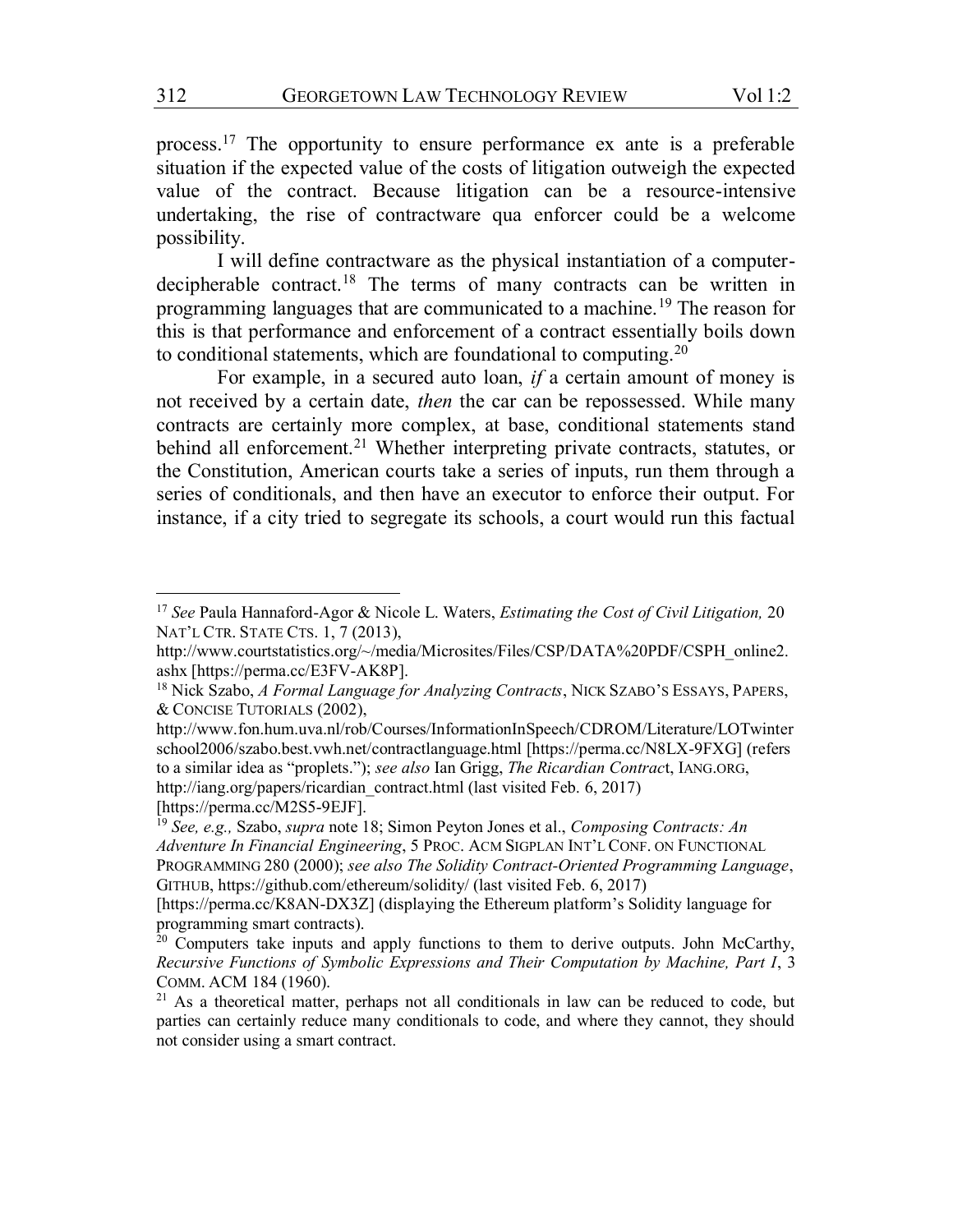input through the conditional of *Brown*, *viz. if* segregation, *then* enjoin, and have someone enforce the output.<sup>22</sup>

It is important to mention that the instantiation of the contract need not be in a physical piece of property or hardware, but can instead be in another piece of computer code. For instance, a bank account could include contractware that interacts with the bank's systems. As an example, such contractware could commit a buyer to send money to escrow once certain external conditions were met. Automatic payment of credit card bills, such as the service offered by Chase, are already in operation.<sup>23</sup> As a technological matter, until the advent of computers, it was difficult to use contractware. This left a larger role for courts and their agents to enforce contracts. Now, however, with increased digitization and the so-called "Internet of Things," the feasibility of installing contractware has increased dramatically.24

On the above view, the enforcement of a contract is nothing more than the running of a circumstance through a conditional statement. The central question to ask is: who runs the conditional statement? The most common and least disputed enforcement of a contract comes from the parties themselves. Take the contract, "Max agrees to buy Whiteacre from Richard for 500 Krugerrands." The conditional can be written "If Max pays Richard 500 Krugerrands, then Richard will sign a piece of paper granting Max legal title to Whiteacre." In most instances, Max gives Richard 500 Krugerrands and Richard then signs the document granting him Whiteacre. The parties themselves interpreted and enforced the contract.

 $22$  Admittedly, equitable doctrines complicate matters and nebulous judicial standards, such as "with all deliberate speed" and "rational basis", escape formulaic application, likely by design. But outside of the realm of constitutional law, courts tend to value the law "be settled than that it be settled right." Burnet v. Coronado Oil & Gas Co*.*, 285 U.S. 393, 406 (1932) (Brandeis, J., dissenting).

<sup>23</sup> *Cf.* CHASE, ONLINE SERV. AGREEMENT,

https://chaseonline.chase.com/Content.aspx?ContentId=COLSA1A\_LA (last visited Feb. 6, 2017) [https://perma.cc/76BC-6ZWJ] ("Some Chase Loan and Credit Accounts will allow you to set up automatic payments. Automatic payments differ from repeating payments in that automatic payments are triggered based on the associated billing date and the payment amount may vary each month. Terms and conditions for automatic payments to Chase Loan and Credit Accounts will be presented to you at the time you set up the payments.").

<sup>24</sup> For example, even refrigerators can now connect to the Internet. *See*, *e.g.*, Folasade Osisanwo et al., *Internet Refrigerator – A typical Internet of Things (IoT)*, 3 INT'L CONF. ADVANCES ENG'G SCI. & APPLIED MATHEMATICS 59 (2015),

http://iieng.org/images/proceedings\_pdf/2602E0315051.pdf [https://perma.cc/R9BB-DYJ9]. Consider a world where HVAC systems are connected to the internet. Smart contracts can be used to ensure payment and services altered if customers are in default.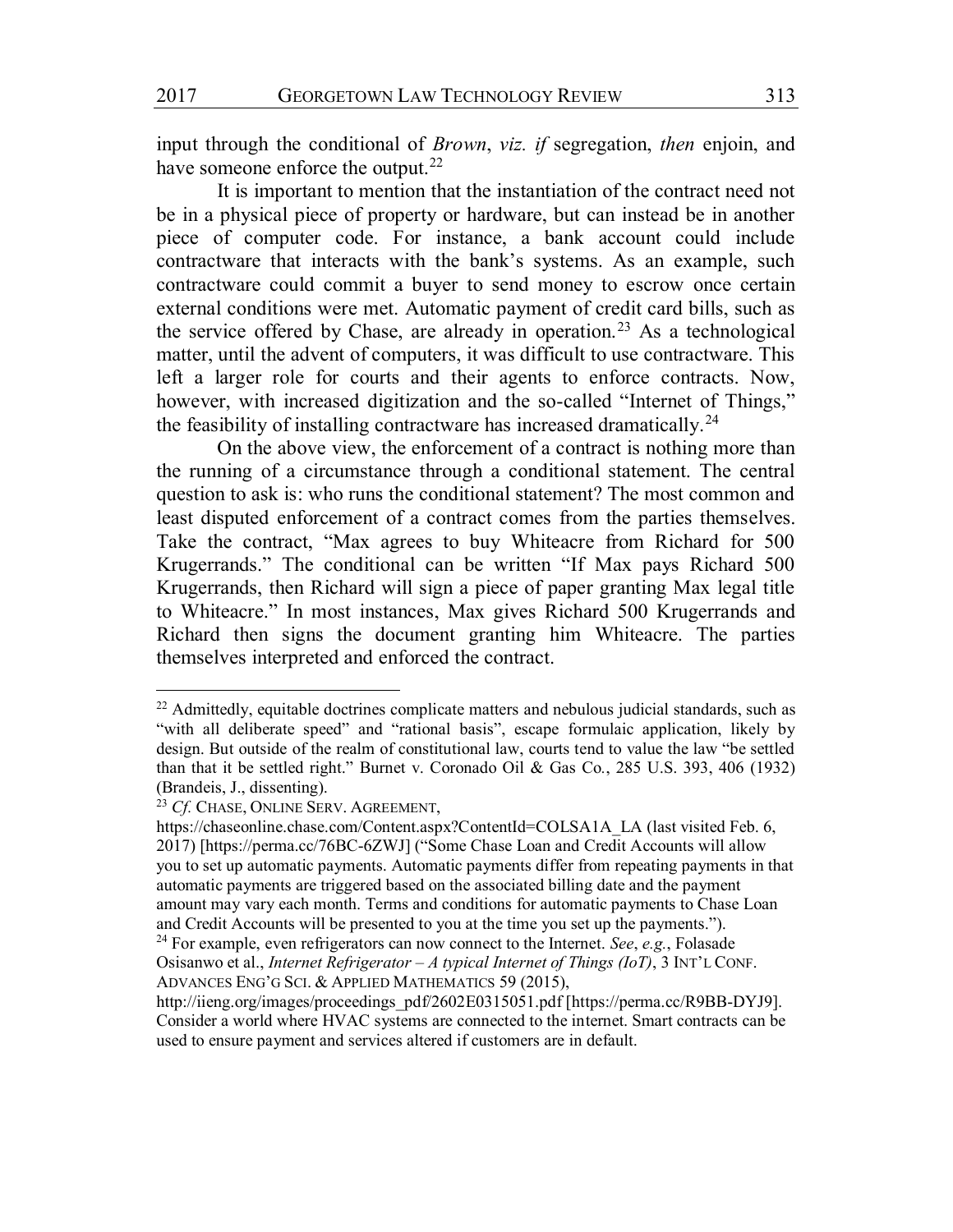When things go wrong, however, a third party can be invoked to interpret and enforce the conditional statements. The most familiar example of such a third party is a common-law judge using his legal reasoning combined with his sheriff to physically enforce the output of the conditional statement. At base, the judge is nothing more than a computer who applies a series of rules to a set of facts and then instructs others to enforce his output.<sup>25</sup>

But judicial enforcement of contracts is not the only way that contracts can be enforced. Instead of having a judge interpret and enforce the statements, it is possible to have a machine do so. Such a machine would need to have two abilities. First, it must be able to render correct outputs from given factual inputs. Second, its output needs to be reified some way in the real world. The vending machine is the archetypical example of a self-executing smart contract. Vending machines have been defined as "self-contained automatic machines that dispense goods or provide services when coins are inserted."<sup>26</sup> In other words, they complete one side of a contract once unilateral acceptance in the form of money tender has been effected.<sup>27</sup>

The contract at its most essential can be written in the following way: "Seller agrees to release one can of Dr. Brown's Cel-Ray Soda if Buyer inserts one Krugerrand into this vending machine." The Seller here is not the vending machine, in contradistinction to our Whiteacre property sale, where Richard was the Seller. Instead, the Seller is effectively outsourcing the contract execution, with the vending machine merely acting as his third-party distribution agent and enforcement mechanism. Buyer inserts his Krugerrand, and vending machine performs by releasing one Cel-Ray Soda.

During the transaction, the computer inside of the vending machine is presented with a factual situation, *i.e.* the insertion of a Krugerrand and selection of Cel-Ray as the Buyer's choice. Next, the vending machine applies

 <sup>25</sup> *Cf.* Anthony D'Amato*, Can/Should Computers Replace Judges?,* 11 GA. L. REV. 1277, 1277-1301 (1977).

<sup>&</sup>lt;sup>26</sup> KERRY SEGRAVE, VENDING MACHINES: AN AMERICAN SOCIAL HISTORY 1 (McFarland & Co.) (2002). 27 This is not to say that contracts cannot be executed without computers. In a world without

vending machines, in the vast majority of instances, a seller would give the soda once money has been tendered. But introducing humans into the equation does introduce some uncertainty and cost. By some measures, employee theft accounts for over \$40 billion a year in the United States. *See* Anne Fisher, *U.S. retail workers are No. 1 . . . in employee theft,* FORTUNE (Jan. 26, 2015), http://fortune.com/2015/01/26/us-retail-worker-theft/ [https://perma.cc/7F86- G8D3]. The courts would be needed to rectify this, but as mentioned, the costs of litigation, especially for these relatively small amounts (they are likely to be small by their very nature) make such litigation prohibitive.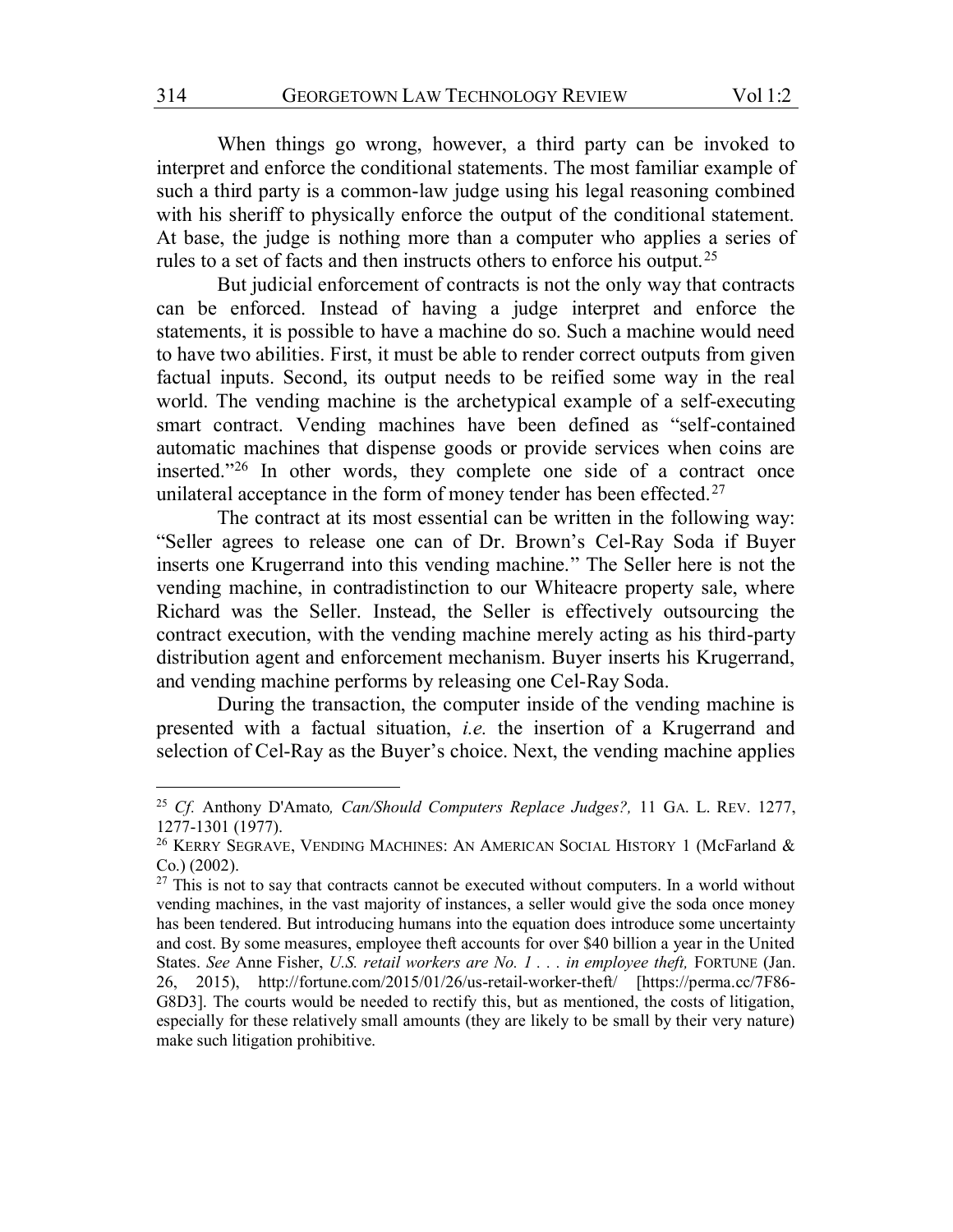the contractual rules to the instant case, leading to a judgment output, *i.e.* dispensing one Cel-Ray Soda, which is the benefit of the bargain. The computer then directs the physical mechanisms of the vending machine to enforce the contract between the Buyer and the Seller. Had the factual situation been slightly different, for example Buyer inserted a penny, then our computer-judge would have rendered a different output and would have directed the vending machine to a different action, *i.e.* returning the penny without dispensing the Cel-Ray Soda.

One reason for the existence of contractware may be the lowering of costs through the ensuring of performance without recourse to the courts.<sup>28</sup> As we will be shown now, another reason may be the subordination of state authority to individual autonomy. The vending machine demonstrates this clearly in both its utilitarian and utopian purposes.

# *The Radical History of the Vending Machine*

The first known reference to a vending machine came in 215 B.C. in *Pneumatika*, a book by the Greek mathematician, Hero.<sup>29</sup> In it, he detailed a machine that dispensed holy water for use in Egyptian temples. The user would put a coin in a particular spot, which would trigger a lever that opened a valve that dispensed the water.<sup>30</sup> Fear of divine retribution would combat the use of fake coins.

Although coin-activated snuff and tobacco boxes were used in England in the 17th century, one of the most conceptually important early uses of vending machines was as a means of evading censors.<sup>31</sup> The British bookseller, Richard Carlile, invented a book-dispensing machine so as to avoid prosecution under the country's libel and sedition laws.32 He had been jailed previously and wanted to avoid any future liability, so the idea was to make it impossible for the Crown to prove that any individual bookseller

<sup>&</sup>lt;sup>28</sup> The lowering of transaction costs does not mean their abolition. When vending machines malfunction a typical self-help remedy is to pound the machine with a fist in the manner of Fonzie. A manufacturer's allowance of this remedy may lower the cost of enforcement by avoiding the courts, but it may also increase the risk of illegitimate whacks to the machine. The point here being that so long as self-help is a less costly alternative than judicial recourse, it is a worthwhile alternative.

<sup>29</sup> *See* G.R. SCHREIBER, A CONCISE HISTORY OF VENDING IN THE U.S.A. 9 (Vend 1961).

<sup>30</sup> *See* SEGRAVE, *supra* note 26, at 4.

<sup>31</sup> *Id*. at 5.

<sup>32</sup> *See id*.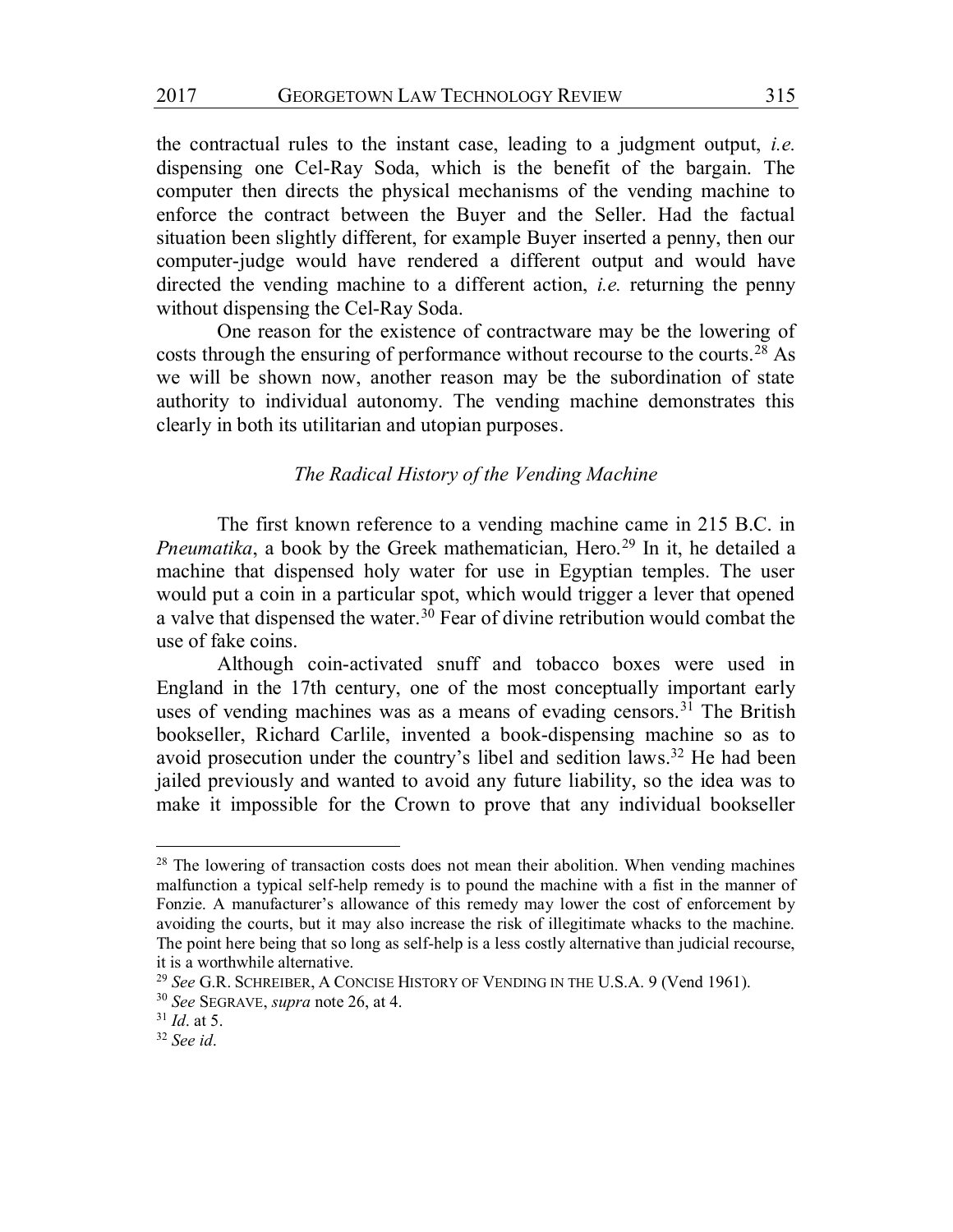actually sold the blasphemous material.<sup>33</sup> He argued that it was purely a contract between the buyer and the machine with the publisher having no formal involvement.

Here is Carlile's description of the machine as it appeared in *The Republican*:

Perhaps it will amuse you to be informed that in the new Temple of Reason my publications are sold by Clockwork!! In the shop is the dial on which is written every publication for sale: the purchaser enters and turns the hand of the dial to the publication he wants, when, on depositing his money, the publication drops down before him.34

The Crown, however, was not amused. Use of the device was ineffective and both Carlile and his employee were convicted of selling blasphemous literature through the device.<sup>35</sup> Although unsuccessful in this instance, the vending machine demonstrated its ability both to help achieve political and economic ends.36 The fact that Carlile flaunted his attempts to evade prosecution would make this an easy case for the court, but this article—discussed below—will deal with the theoretical question of how a court should approach a less flagrant smart contractor. Before moving onto this question, a second technological advancement will be highlighted.

## *Decentralized Ledgers*

As mentioned above, contractware solves the problem of performing contracts by eliminating the human element ex post. From a technical sense, if nothing intervenes to prevent the machine from working, then, by definition, it will ensure performance. Yet a machine owned by one of the parties of a contract does not solve the problem of interpreting or writing the contract. The problem, briefly stated, is that an independent third party must interpret the

 <sup>33</sup> *Id*.

<sup>34</sup> Richard Carlile, *To the Republicans of the Island of Great Britain*, REPUBLICAN, No. 16 Vol. V, (Apr. 19, 1822).

<sup>35</sup> *See* SEGRAVE, *supra* note 26, at 5.

<sup>&</sup>lt;sup>36</sup> Opposition to the Crown's system of licensure and seditious libel laws were some of the driving forces behind the First Amendment. MICHAEL PAULSEN ET AL., THE CONSTITUTION OF THE UNITED STATES 839-49 (2d ed. 2013).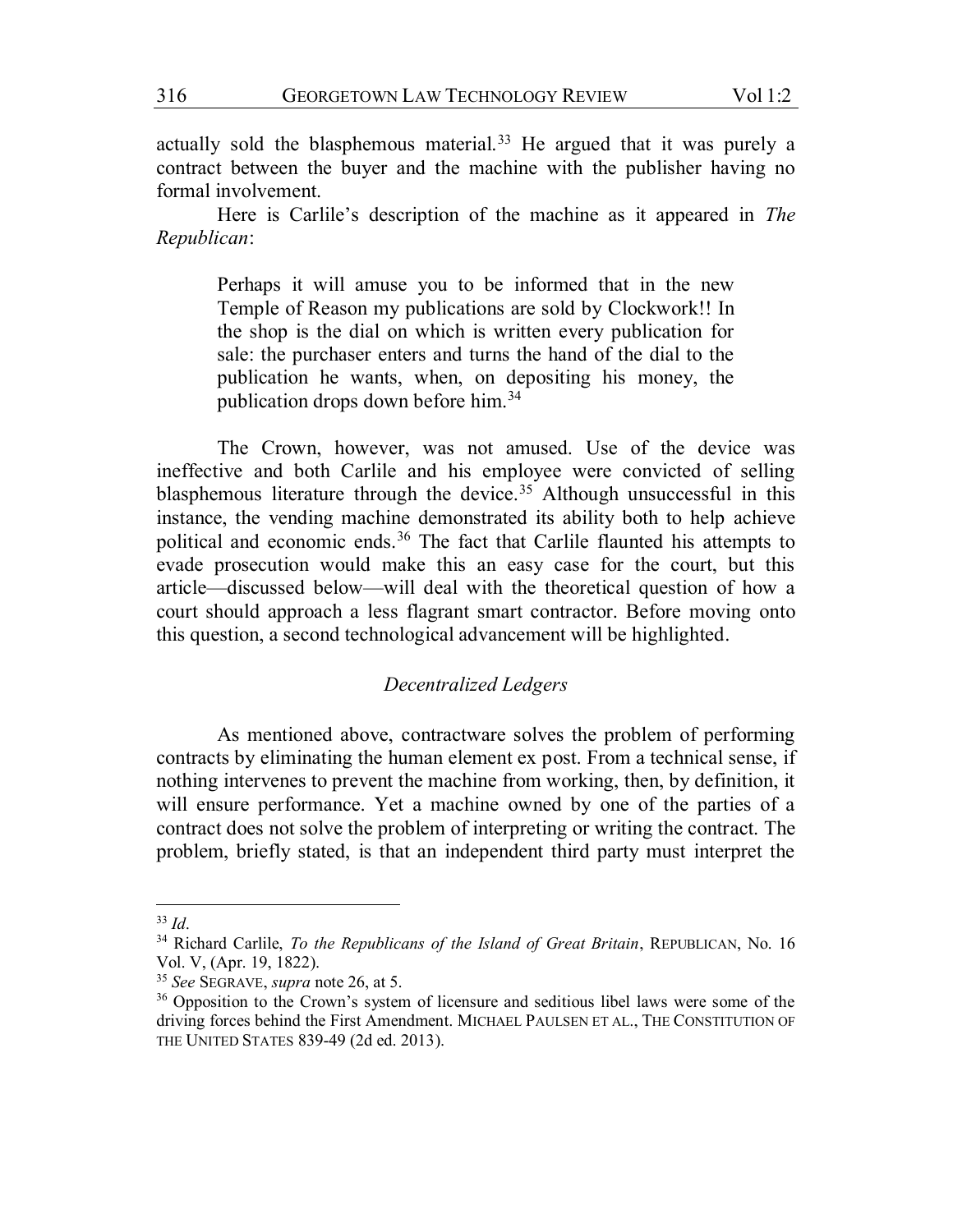contract in accord with the intentions of the parties.<sup>37</sup> This is a problem that public courts often try to solve. Another solution to this problem is blockchain technology.

A blockchain is a decentralized collection of data that is verified by members of a peer-to-peer network.<sup>38</sup> The concept most famously arose in the context of Bitcoin, where the data collection is a ledger of time-stamped financial transactions.39 The Bitcoin blockchain, like all others, is a solution to the double-spend problem, a variation of the above problem of human interpretation and the possibility of judging one's own case.<sup>40</sup>

Modern industrial society requires trust. As an example, Americans generally trust that corrupt officials have not doctored the state's real property records. If a malicious county clerk were to forge a deed, it could cause all sorts of problems for *bona fide* property owners. Although this is not a huge problem in the developed world – indeed, our world is developed *because* this is not a huge problem – in countries with less of a commitment to the rule of law and property rights, property recordation is a problem. Citizens in other countries do not have such trust.<sup>41</sup>

Another example of faith that is placed in centralized institutions is in the banking system. Americans generally trust our banking institutions to keep an accurate reading of the balance on our checking accounts. While these banks have redundancies in the form of backup servers, they are still centralized institutions and, in some sense, judges in their own cases until brought before a court. If a bank asserts an individual has a balance of \$1,000

<sup>&</sup>lt;sup>37</sup> This is not to say that courts try to divine out party intent to the exclusion of the text of the contract, but rather contract law is about agreements between autonomous parties whose intentions are the foundation of the agreement.

<sup>38</sup> For an explanation of the mechanics of a blockchain, *see* Rainer Bohme et al., *Bitcoin: Economics, Technology, and Governance*, 29 J. ECON. PERSPECTIVES 213, 213-238 (2015). <sup>39</sup> *See* Nakamoto, *supra* note 6, at 2, 4.

<sup>40</sup> *See* Jaap-Henk Hoepman, *Distributed Double Spending Prevention*, ARXIV (2008), https://arxiv.org/pdf/0802.0832.pdf [https://perma.cc/PSX3-MG4D] (describing double spending as "the risk that many copies of the same bitstring are spent at different merchants.").

<sup>41</sup> Laura Shin, *Republic of Georgia to Pilot Land Titling on Blockchain with Economist Hernando de Soto, Bitfury*, FORBES (Apr. 21, 2016),

http://www.forbes.com/sites/laurashin/2016/04/21/republic-of-georgia-to-pilot-land-titlingon-blockchain-with-economist-hernando-de-soto-bitfury/#1dc086c26550

<sup>[</sup>https://perma.cc/Q9UD-WNE6]; *see also* Kenneth W. Dam, *Land, Law and Economic Development* (John M. Olin Law & Econ., Working Paper No. 272, 2006).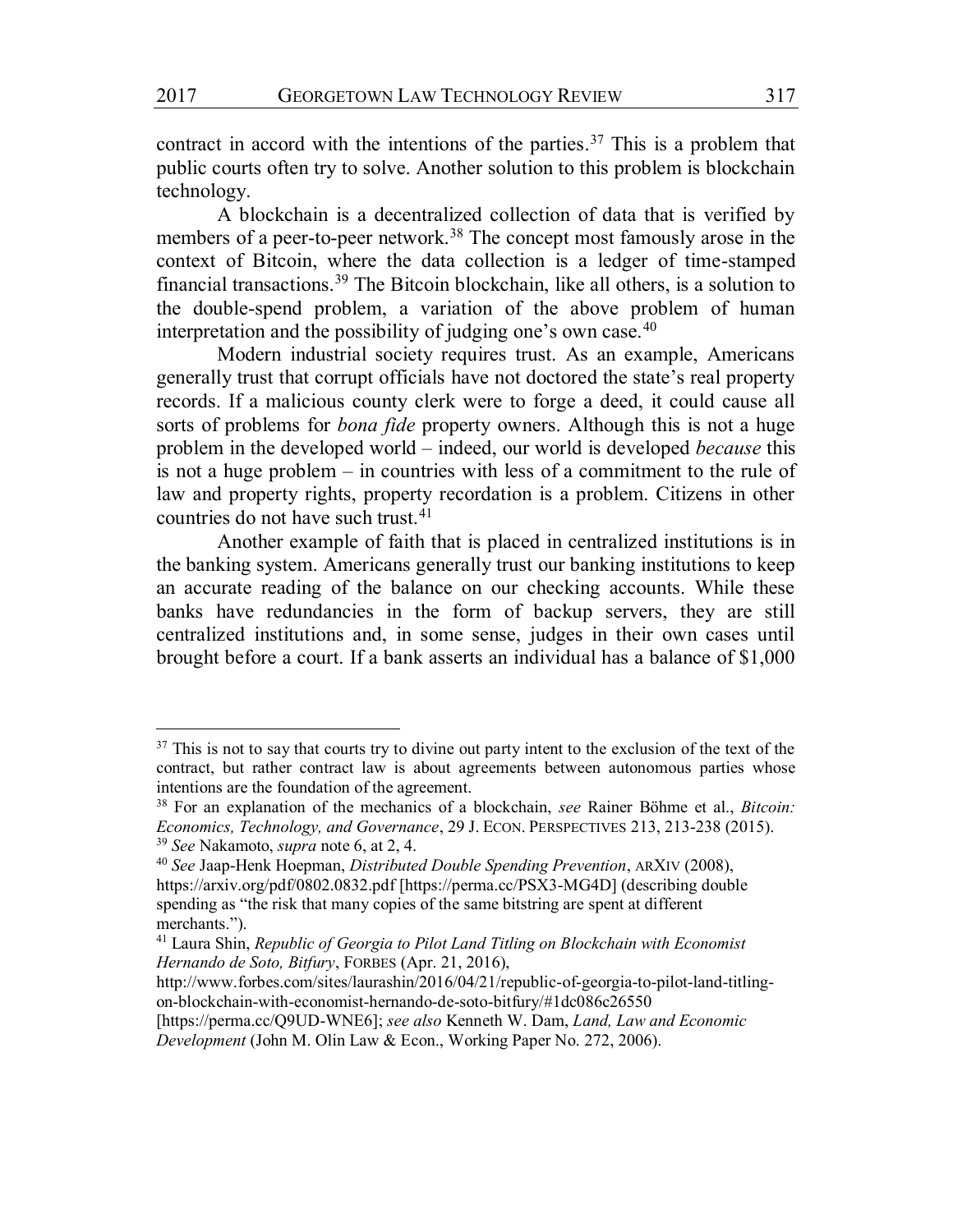and the individual claims a balance of \$10,000, then a third party is likely needed to adjudicate the dispute.

This is what blockchains seek to solve: the problem of establishing consensus without the need for a centralized repository of information. Blockchains are decentralized collections of data. The unit of a blockchain is a block, which contains certain information, such as credits and debits or property ownership. A block is verified by a large number of computers in a network, called nodes, and then tacked on to the previously verified blocks. This chain of data blocks is known as a blockchain.<sup>42</sup>

A well-known blockchain is the Bitcoin blockchain; it encodes data that has a market capitalization of \$9 billion as of August 28, 2016.<sup>43</sup> The data stored on each block consists of transactions, which are debits and credits to bitcoin accounts. "Murray paid Reuben 10 bitcoins on March 2 at 4 p.m." is an example of a transaction that would be recorded on the bitcoin blockchain.44 That block of data would then be verified by a large number of nodes and then tacked on to the previous chain, so that the blockchain would be one block longer. As it currently exists, the Bitcoin network has amassed the world's largest amount of computing power.<sup>45</sup>

What makes the Bitcoin blockchain novel is that it relies on a decentralized network to verify the data as valid according to a set of shared rules. Information already contained in a verified blockchain cannot be overwritten without reaching consensus with the entire network to propagate the altered information. So, while this is not to say that the invalid data cannot be posted, a strong effort is needed to do so.<sup>46</sup> In the case of a single

 <sup>42</sup> *See generally* Bohme, *supra* note 38.

<sup>43</sup> *Market Capitalization*, BLOCKCHAIN.INFO, https://blockchain.info/charts/market-cap (last visited Aug. 28, 2016) [https://perma.cc/BYF2-LBYD].

<sup>44</sup> The block would not include the proper names "Murray" and "Reuben", but rather their public addresses. One such public address is: 15KGAfhff1B15nsrhbLYHH9WpHvpCaKPK5.

<sup>45</sup> Reuven Cohen, *Global Bitcoin Computing Power Now 256 Times Faster than Top 500 Supercomputers Combined*, FORBES (Nov. 28, 2013),

http://www.forbes.com/forbes/welcome/?toURL=http://www.forbes.com/sites/reuvencohen/2 013/11/28/global-bitcoin-computing-power-now-256-times-faster-than-top-500-

supercomputers-combined/&refURL=&referrer=#1993f36828b7 [https://perma.cc/6BWX-9E2C]; Eric Limer, *The World's Most Powerful Computer Network Is Being Wasted on Bitcoin*, GIZMODO (May 13, 2013), http://gizmodo.com/the-worlds-most-powerful-computernetwork-is-being-was-504503726 [https://perma.cc/N8ZG-R4AF].

<sup>46</sup> *See, e.g.*, Michael del Castillo, *Ethereum Executes Blockchain Hard Fork to Return DAO Funds,* COINDESK (July 20, 2016), http://www.coindesk.com/ethereum-executes-blockchainhard-fork-return-dao-investor-funds/ [https://perma.cc/S2DV-7FZE].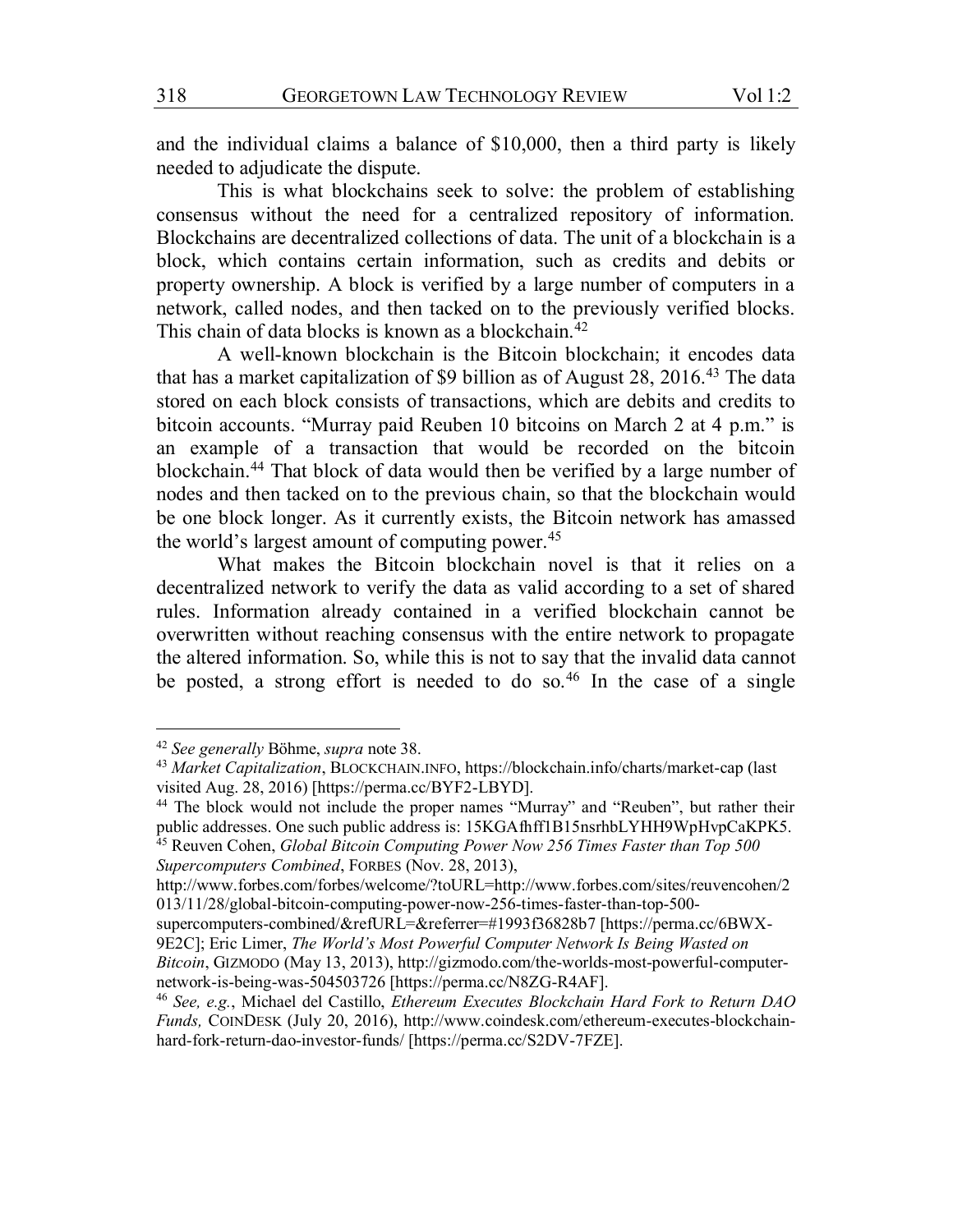bookkeeping instrument, all a malicious actor would have to do to credit himself a million dollars would be to gain access to the instrument. The security of the Bitcoin blockchain and other blockchains is beyond the scope of this Article. Although this has been borne out by recent history, it is an assumption of this paper that individuals will trust blockchains.47

The implications for the smart contract are that terms of the contract and the state of facts relating to the performance of the contract can be programmed into a decentralized blockchain that cannot be overridden by any individual malicious or mistaken node. If millions of computers verified that "Murray paid Reuben \$100 on March 2 at 4 p.m." and these computers are disinterested and do not make computational mistakes, then one can assume with an exceptionally large degree of certainty that Murray did, in fact, pay Reuben \$100 on March 2nd at 4 p.m.48

The implications are vast.<sup>49</sup> Stock recordation, corporate governance, and auditing have all been proposed as areas where blockchains can increase efficiency. Whether the benefits of adopting blockchains outweigh the costs of doing so is beyond the scope of this article.

The starter interrupter combined with a decentralized ledger offers a powerful example of the combination between these two technologies. Instead of programming the contractware so that its inputs and outputs are determined and executed by the creditor's software, a car's contractware can be programmed so that its inputs and outputs are determined and executed by a neutral blockchain. Suppose the relevant term of the contract is that "If Murray does not pay Reuben \$100 by March 2nd at 4 p.m., then Murray's car will be rendered immobile, and Reuben can repossess." The contractware will search the blockchain for such a transaction, and if it finds it, will allow the car to start. If it does not find such a transaction, it will prevent the car from starting. Neither of the parties must trust the other for the contract to be performed. They must trust the disinterested blockchain, which is capable of enforcing the relevant terms.

 <sup>47</sup> *See, e.g., The Trust Machine,* ECONOMIST (Oct. 31, 2015),

http://www.economist.com/news/leaders/21677198-technology-behind-bitcoin-couldtransform-how-economy-works-trust-machine [https://perma.cc/K5UB-7EV6].

<sup>&</sup>lt;sup>48</sup> It is possible to nearly instantaneously transfer from U.S. dollars into bitcoins, such that there is an identity between \$10 and some amount of bitcoins that would actually be recorded on the blockchain or in the records maintained by the provider of the merchant service.

<sup>49</sup> David Yermack, *Corporate Governance and Blockchains*, REV. FIN. (2017),

https://academic.oup.com/rof/article/doi/10.1093/rof/rfw074/2888422/Corporate-Governanceand-Blockchains [https://perma.cc/KA6P-JNKE].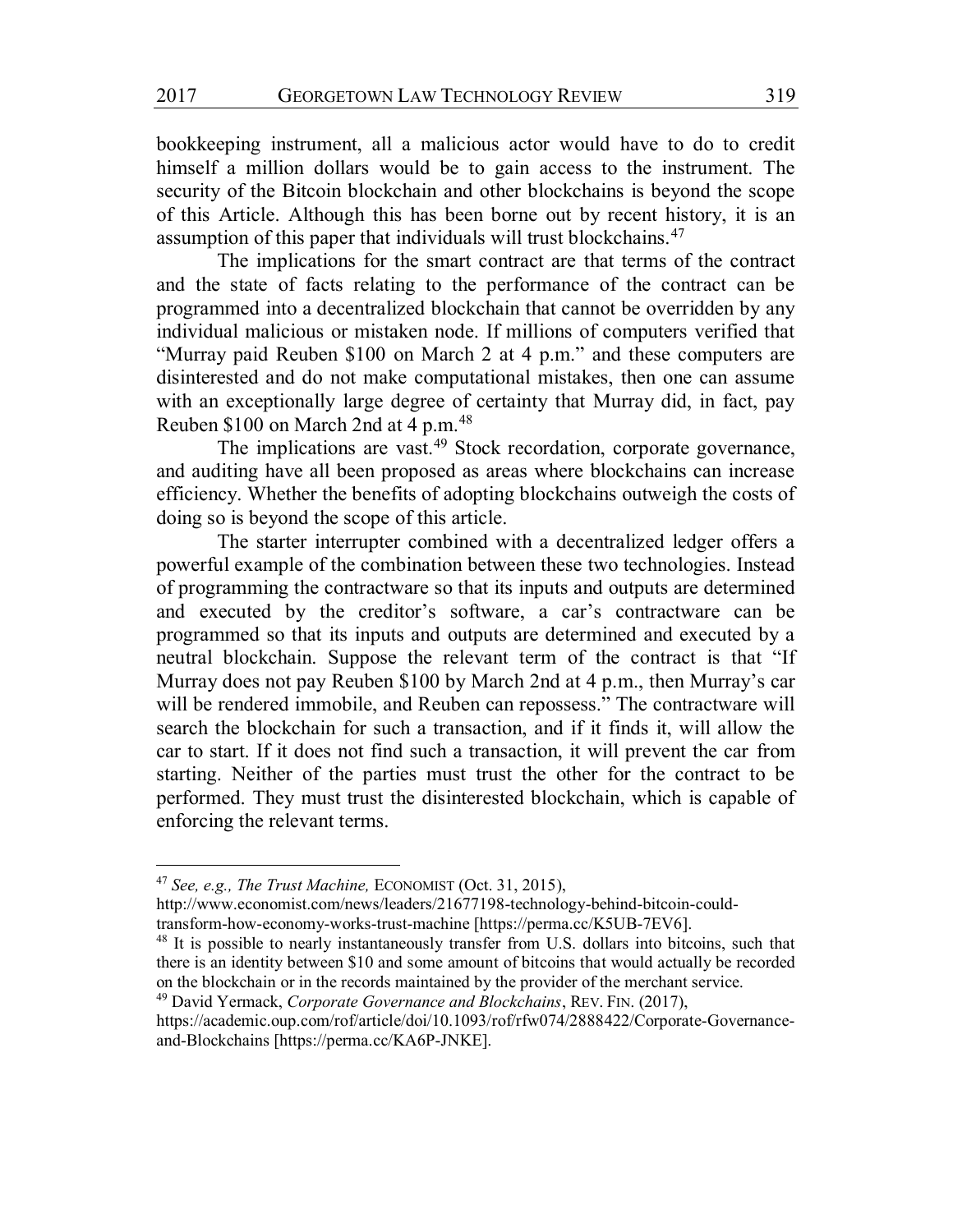The contractware reifies the terms of the contract in such a way that technology can compel performance. The decentralized ledger ensures that such contractware operates in an independent manner, free from the problems of self-help. It therefore makes sense to call it a smart contract because it is able to do more than a traditional contract. It can endogenously enforce an *ex ante* bargain (contractware) and can also allow neutral, third-party enforcement (decentralized ledger).

# *History of the Idea and Some Preliminary Observations*

Smart contracts have existed long before they were consciously described as such. They are the result of human action, not human design.<sup>50</sup> This means that contracting parties were incentivized to lower costs without consciously heeding the advice of academics.<sup>51</sup>

Smart contracts were first described by lawyer and technologist, Nick Szabo, in 1997.<sup>52</sup> Szabo defines smart contracts as contractual clauses embedded into hardware and software in such a way that makes breach more expensive.53 He provides two examples: vending machines and devices for repossessing automobile-collateral. By decreasing the costs of mediation, selfenforcement, and arbitration, Szabo saw smart contracts as representing a fundamental shift in the world away from paper and towards digital systems, like the banking backed by computers and digital databases.<sup>54</sup> This shift was not to take place immediately, however, as Szabo recognized the value of the "long history" of paper.<sup>55</sup>

 <sup>50</sup> ADAM FERGUSON, AN ESSAY ON THE HISTORY OF CIVIL SOCIETY 305 (5th ed. 1767).

<sup>51</sup> Example of smart contracts throughout history abound. *See infra* pp 309-11. More contemporary uses include subway tokens, bike sharing programs, and E-ZPass.

<sup>52</sup> Nick Szabo, *Formalizing and Securing Relationships on Public Networks*, 2 FIRST MONDAY (1997), http://ojphi.org/ojs/index.php/fm/article/view/548/469

<sup>[</sup>https://perma.cc/EWU2-VM35] (discussing the refinement of smart contracts since the early 1990's); *see also* Mark S. Miller, *Computer Security as the Future of Law*, Presentation on Aug. 15, 1997, http://www.caplet.com/security/futurelaw/;

http://www.lexology.com/library/detail.aspx?g=8128f5c4-5923-4981-9129-f0fe84ec57af [https://perma.cc/W49B-S4WU].

<sup>53</sup> *See* Szabo, *supra* note 18. ("The basic idea behind smart contracts is that many kinds of contractual clauses (such as collateral, bonding, delineation of property rights, etc.) can be embedded in the hardware and software we deal with, in such a way as to make breach of contract expensive (if desired, sometimes prohibitively so) for the breacher."). <sup>54</sup> *Id*.

<sup>55</sup> *Id*.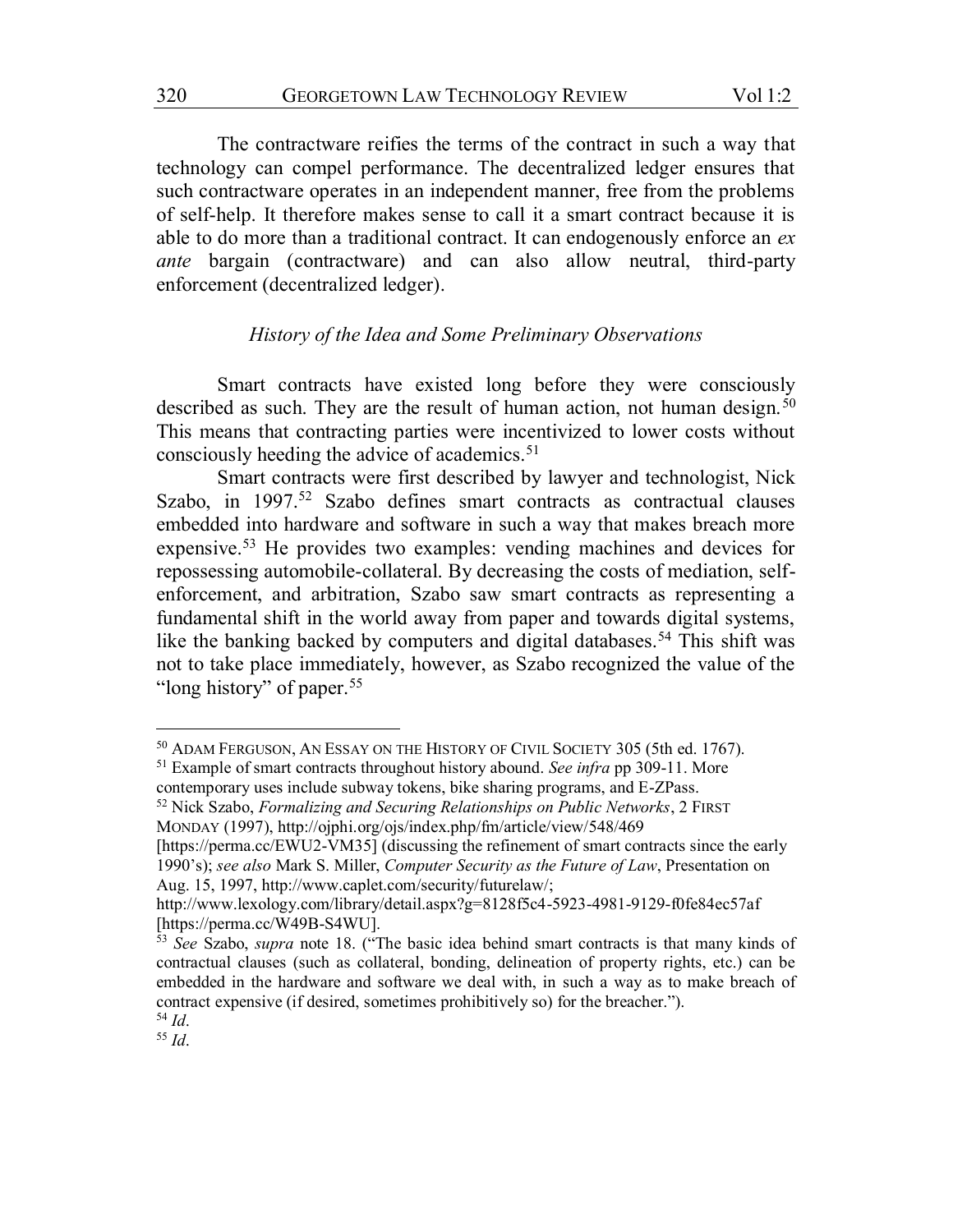2017 GEORGETOWN LAW TECHNOLOGY REVIEW 321

Long before Szabo, however, financial institutions were using computer code to facilitate transactions, like options contracts and bookkeeping.56 The real breakthrough for smart contracts came with the advent of Bitcoin and the proliferation of blockchain technology. First proposed in 2008, the Bitcoin protocol was a successful experiment in the mass usage of decentralized ledgers, which form an important basis of smart contracts.57

The proliferation of decentralized ledgers led to a new discussion of using technology to enforce agreements between individuals without recourse to third parties. New companies and protocols have aggregated the essential code to write smart contracts. This code exists apart from the Bitcoin ecosystem. These new companies are building an ecosystem for experimentation with an implementation of smart contracts.<sup>58</sup> There has been a proliferation of writing about the subject, mostly from a technical or financial perspective.59

# PLACE IN EXISTING CONTRACT LAW

A contract is a legally enforceable agreement.<sup>60</sup> The novel issue of smart contracts is what happens when an agreement can be enforced not by public law enforcers, but through the terms and mechanisms set forth in the terms of the contract itself. The typical legal action for breach of contract involves an aggrieved party going to a court of law or equity to demand

 <sup>56</sup> John Markoff, *Hewitt D. Crane, 81, Early Computer Engineer, Is Dead*, N.Y. TIMES (Jun. 21, 2008), http://www.nytimes.com/2008/06/21/us/21crane.html [https://perma.cc/G6PZ-WS5D].

<sup>57</sup> Max Raskin, *Realm of the Coin: Bitcoin and Civil Procedure*, 20 FORDHAM J. CORP. & FIN. L. 969, 971 (2015).

<sup>58</sup> *See, e.g.,* Gavin Wood, Ethereum: A Secure Decentralised Generalised Transaction Ledger (Apr. 2014) (unpublished manuscript), http://gavwood.com/paper.pdf

<sup>[</sup>https://perma.cc/6C8D-3CB8]; Vitalik Buterin, *Ethereum: A Next-Generation* 

*Cryptocurrency and Decentralized Application Platform*, BITCOIN MAGAZINE (Jan. 24, 2014), https://bitcoinmagazine.com/articles/ethereum-next-generation-cryptocurrency-decentralizedapplication-platform-1390528211[https://perma.cc/DJQ8-NB7P].

<sup>59</sup> *See* Aaron Wright & Primavera De Filippi, Decentralized Blockchain Technology and the Rise of Lex Cryptographia (March 10, 2015) (unpublished manuscript), http://ssrn.com/abstract=2580664 [https://perma.cc/2UGR-ZFFF] (describing and analyzing the benefits and drawbacks of decentralized technology, and predicting the rise of a *Lex Cryptographia*, which they define as "rules administered through self-executing smart contracts and decentralized (autonomous) organizations.").

<sup>60</sup> RESTATEMENT (FIRST) OF CONTRACTS § 1 (1932).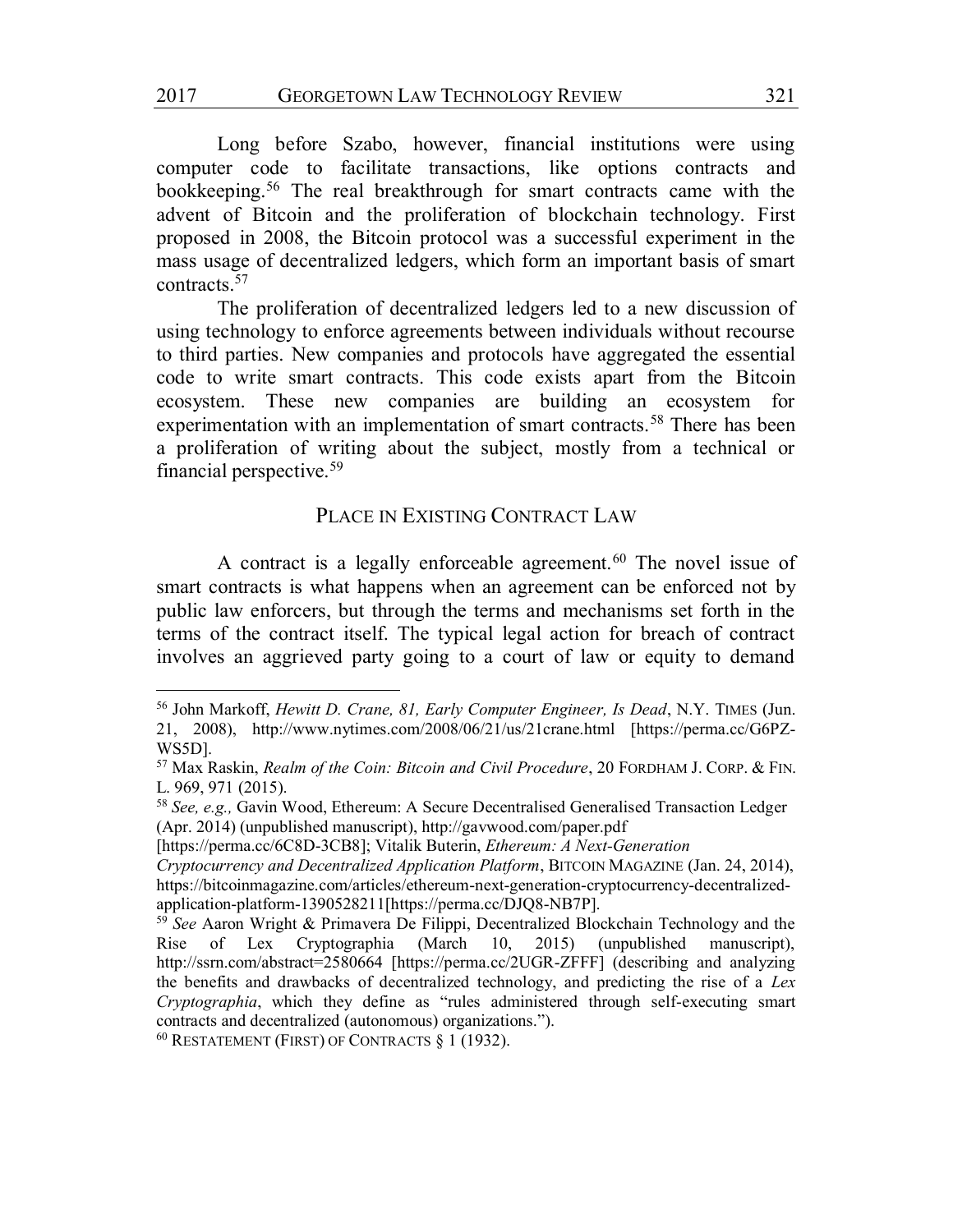money damages, restitution, or specific performance.<sup>61</sup> With a smart contract, the aggrieved party will need to go to the court to remedy a contract that has already been executed or is in the process of being performed. This is because, by definition, a strong smart contract is already executed or in the process of being executed by the time the court hears the case. So the remedy must come after the fact to undo or alter the agreement in some way.

The three phases of contract law this section will address are formation, performance, and breach. Each of these phases will be covered to understand how these new contracts can be placed in the context of traditional doctrines and concepts.

#### *Formation*

The initial stage of a contractual agreement is not markedly different between smart and traditional contracts. This is because before any contractware can operate, two parties must agree to some set of terms that initiates the program.62 In the realm of smart contracts, unlike traditional contracts, acceptance comes through performance. An individual can say they will initiate a smart contract, which may be a contract in regular law, but until the program initiates, there is no smart contract. Smart contract code can be posted to a ledger as an offer though. Once an action is taken to initiate acceptance, such as by ceding control over a certain amount of money to the code, the contract is formed.

Just as there is bargained-for consideration in a traditional contract, there is consideration in a smart contract. One of the reasons for have the doctrine of consideration is that courts believe that mutuality of obligation distinguishes a contract from a gift, for which parties do not have the same rights of legal enforcement.63 As will be shown below, where a gift induces action, that action can serve as a substitute for consideration.<sup>64</sup> Smart contracts have the potential to formalize the instances where courts will allow contracts

 <sup>61</sup> *Id.* at § 326.

<sup>62</sup> *Id*. at § 3.

<sup>63</sup> Val D. Ricks, *In Defense of Mutuality of Obligation: Why "Both Should Be Bound, or Neither"*, 78 NEB. L. REV. 491, 494 (1999) ("Courts have held a promise traded for another promise to be enforceable for well over 400 years, since the early to mid-1500s. Courts currently say that a mutual (or reciprocal, or bargained-for) promise constitutes consideration for a promise, causing it to be enforceable.").

<sup>64</sup> *Id*.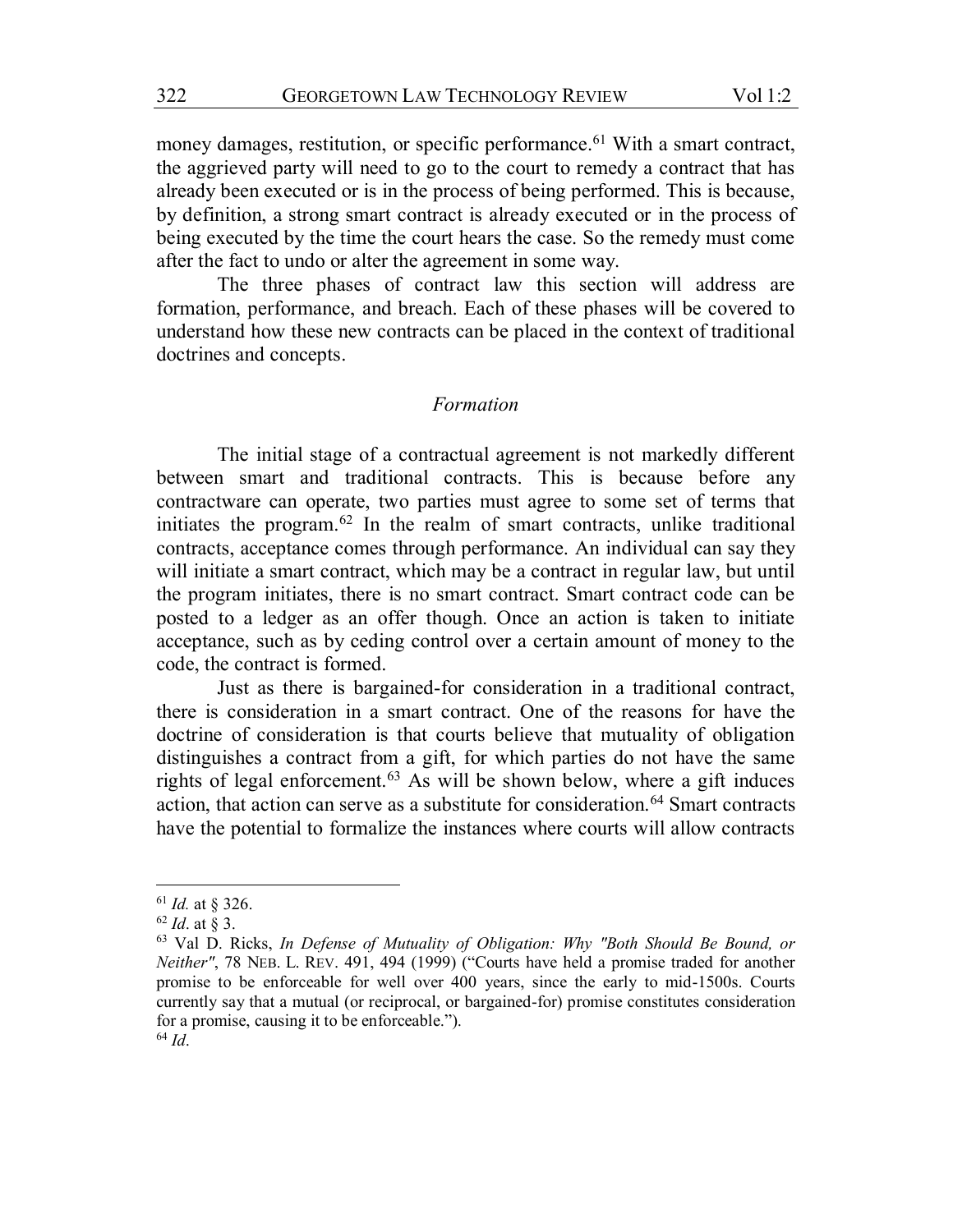to be enforced. This is because the terms of the smart contract are explicitly laid out and each side's obligations and benefits are immediately apparently.

In a contract, the bargain can be presented unilaterally, like a vending machine, or can be bargained-for as in the terms of a loan agreement.<sup>65</sup> But what happens in a smart contract when there is no consideration? A foundational contracts case will be analyzed through the lens of both traditional and smart contracts.

In *Ricketts v. Scothorn*, a grandfather promised to his granddaughter a sum of money, inducing her to quit her job. The grandfather dies and the executor of the estate refuses to pay her.<sup>66</sup> The granddaughter brought an action against the executor of his estate, claiming that she relied on the grandfather's promise. The court held that the daughter could recover money damages because she detrimentally relied on the promise of her grandfather.<sup>67</sup>

But imagine a situation where the grandfather wrote into the giftpromise code that he or his estate could retain the right to change his mind or explicitly wrote into the code that he or his estate could not change his mind. This would be done using a smart contract. In this instance, it would be impossible for the grandfather to change his mind if the computer program did not allow for a change. The grandfather then writes the terms of this giftpromise into computer language that is readable by his bank including terms that do not allow for revocation.

An ability to write into the code options to change one's mind or the mind of one's assignees would make the doctrine of detrimental reliance less important because recipients of gifts could demand that their gifts come with a promise of finality; thus, the ability to recant the promise becomes a disclosed term of the contract. In *Ricketts*, it is likely that the grandfather would have happily tied his executor to the mast. If the counterparty did not give this additional promise in the code, then the gift recipient would be able to act accordingly; if the counterparty did give the promise, rights are more clearly defined.

Smart contracts solve the problem of gift-promises by giving both the promisor and promisee the ability to encode finality so that parties can organize their behaviors around a mechanical certainty or lack thereof.

 <sup>65</sup> Todd D. Rakoff, *Contracts of Adhesion: An Essay in Reconstruction*, 96 HARV. L. REV. 1173 (1983).

<sup>66</sup> Ricketts v. Scothorn, 77 N.W. 365 (Neb. 1898).

<sup>67</sup> *Id.*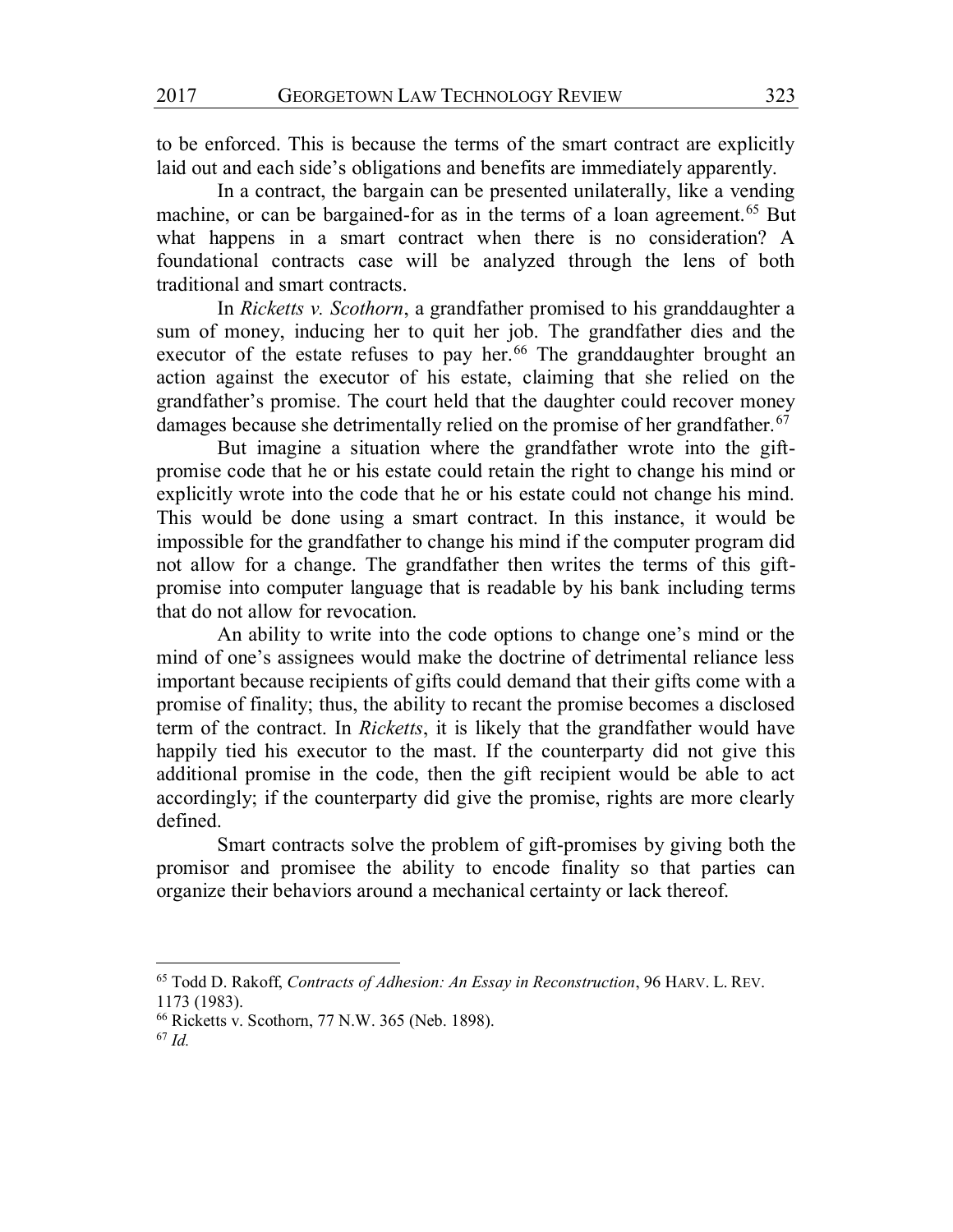Instead of going to court to ask the state to enforce the contract, the parties can agree to a cheaper enforcement mechanism. This is the method by which smart contracts reduce transaction costs. In the realm of wills and estates, like in *Ricketts*, smart contracts can be of particularly high value because they will bind the hands of the executor to the will of the testator, with little room for deviation.

Some of the most difficult problems of early contract law involved defenses of misunderstanding and mistake.<sup>68</sup> With respect to interpretation, the use of computer code has the potential to minimize future conflicts over terms.69 In *Raffles v. Wichelhaus*, a controversy arose over a cotton shipment contract when two ships named *Peerless* could both fulfill the terms; one party claimed he intended one ship, the other party, the other.<sup>70</sup> Such problems are virtually non-existent now, at least in the shipping world, but for similar problems that may exist, the precision of cryptographic identifiers is able to dispatch with such issues.<sup>71</sup> Although ambiguity certainly exists in programming languages, these ambiguities are less than in the real world because of the fact that there are simply fewer terms that a computer can recognize than a human can recognize.72

 <sup>68</sup> *See, e.g.,* E. Allan Farnsworth, *"Meaning" in the Law of Contracts*, 76 YALE L.J. 939 (1967); E. Allan Farnsworth, *Precontractual Liability and Preliminary Agreements: Fair Dealing and Failed Negotiations*, 87 COLUM. L. REV. 217 (1987).

<sup>69</sup> This potential is not certain, as examples of fraud abound in the world of computer code. We discuss the DAO incident is discussed below, *infra* p. 336. Much like contracts of adhesion, many lay individuals will not comb through the code of their contract. But like open source software, granting everyone access to potentially review the code is a strong bulwark against fraud. Code can minimize, but not completely erase these problems because humans and their misunderstandings of code could provide a basis for contract rescission. <sup>70</sup> Raffles v. Wichelhaus, 2 H. & C. 906 (1864).

<sup>71</sup> David Wu et al, Privacy, Discovery, and Authentication for the Internet of Things (Feb. 28, 2017) (unpublished manuscript), https://crypto.stanford.edu/~dwu4/papers/PrivateIoTFull.pdf [https://perma.cc/PXQ6-ZGMY].

 $72$  While computer code is subject to the same human error that written language is, it is much less subject to uncertainty. Two humans may read the same words and ascribe different meaning. Two compatible computers reading the same piece of code will not, although that code may not be the "correct" code that was meant to be written by the programmer; average adults have a vocabulary of between 20,000 and 35,000 words. *See Vocabulary size: Lexical Facts*, ECONOMIST (May 29, 2013),

http://www.economist.com/blogs/johnson/2013/05/vocabulary-size [https://perma.cc/UQV4- 3W32]. Because computer programs are written by humans, anything a human can write into code, a human can at least recognize as a word or signifier.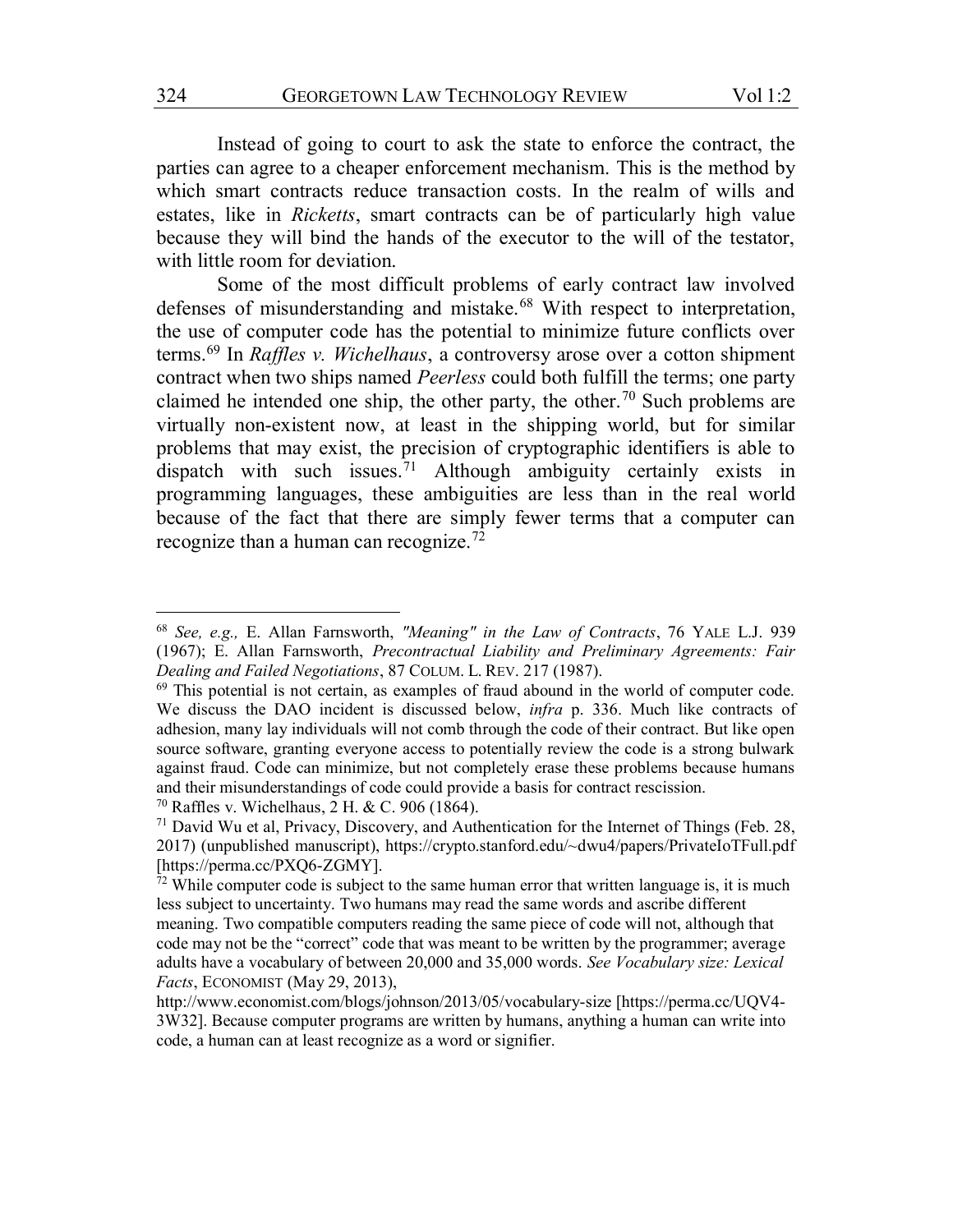Ambiguity is celebrated in human language. It is a central feature of literature, poetry, and humor. Ambiguity is anathema to computer language. An ambiguous computer language is a nonsensical concept because the predictability of computers is what gives part of their value; imagine a computer that was asked, "what is 1 and 1" it randomly returned either "two" or "11". Although it is debatable whether every contract can be translated into machine language, many of them can be.73 When lawyers or the programmers they hire write contracts in code, there is less of a chance for ambiguity than in natural language if only for the simple fact that artificial language must be complete and predefined, whereas natural language is infinite.<sup>74</sup> That is to say a person can walk around and verbally recite lines of code and people can at least understand what he is saying; a machine cannot understand human language that it is not programmed to understand. All of this is simply to say that the problem of ambiguity is reduced in the smart contract context.

Finally, all of the usual defenses to formation of a contract also apply in the realm of smart contracts, although as will be seen later, enforcing the remedy against a strong smart contract may prove problematic to a court. Take unconscionability and illegality, for instance. If a vending machine were to sell alcohol to minors or sell alcohol in a dry jurisdiction, then the contract could be voided as illegal.75 As will be discussed, the remedies will be either *ex post* through legal action or *ex ante* through regulation. In this instance, the illegal contract can either be policed through a prohibition on alcoholic vending machines<sup>76</sup> or a system of preclearance where a driver's license scanner or some mechanism are required to ensure compliance with age requirements. Similarly, suppose the vending machine charged \$1,000 for a can of Coke and a court were to find this to be substantively unconscionable. The remedies would again either be in damages or in policing the use of such vending machines before the contract could be formed.

 <sup>73</sup> *See, e.g.,* Ian Grigg, *The Ricardian Contract*, IANG,

http://iang.org/papers/ricardian\_contract.html (last visited Apr. 1, 2017) [https://perma.cc/8PS3-YCLP].

<sup>74</sup> *See* CARL A. GUNTER, SEMANTICS OF PROGRAMMING LANGUAGES: STRUCTURES AND TECHNIQUES, 4 ("Perhaps the most basic characteristic of the distinction is the fact that an artificial language can be fully circumscribed and studied in its entirety.''); John W.L. Ogilvie, *Defining Computer Program Parts Under Learned Hand's Abstractions Test*, 91 MICH. L. REV. 526 (1992), http://digital-law-online.info/misc/ogilvie.htm [https://perma.cc/58SG-HC6U].

<sup>75</sup> Modern Cigarette, Inc. v. Town of Orange, 774 A.2d 969, 970–71 (Conn. 2001).

<sup>76</sup> Or a prohibition on filling the vending machines with illegal substances.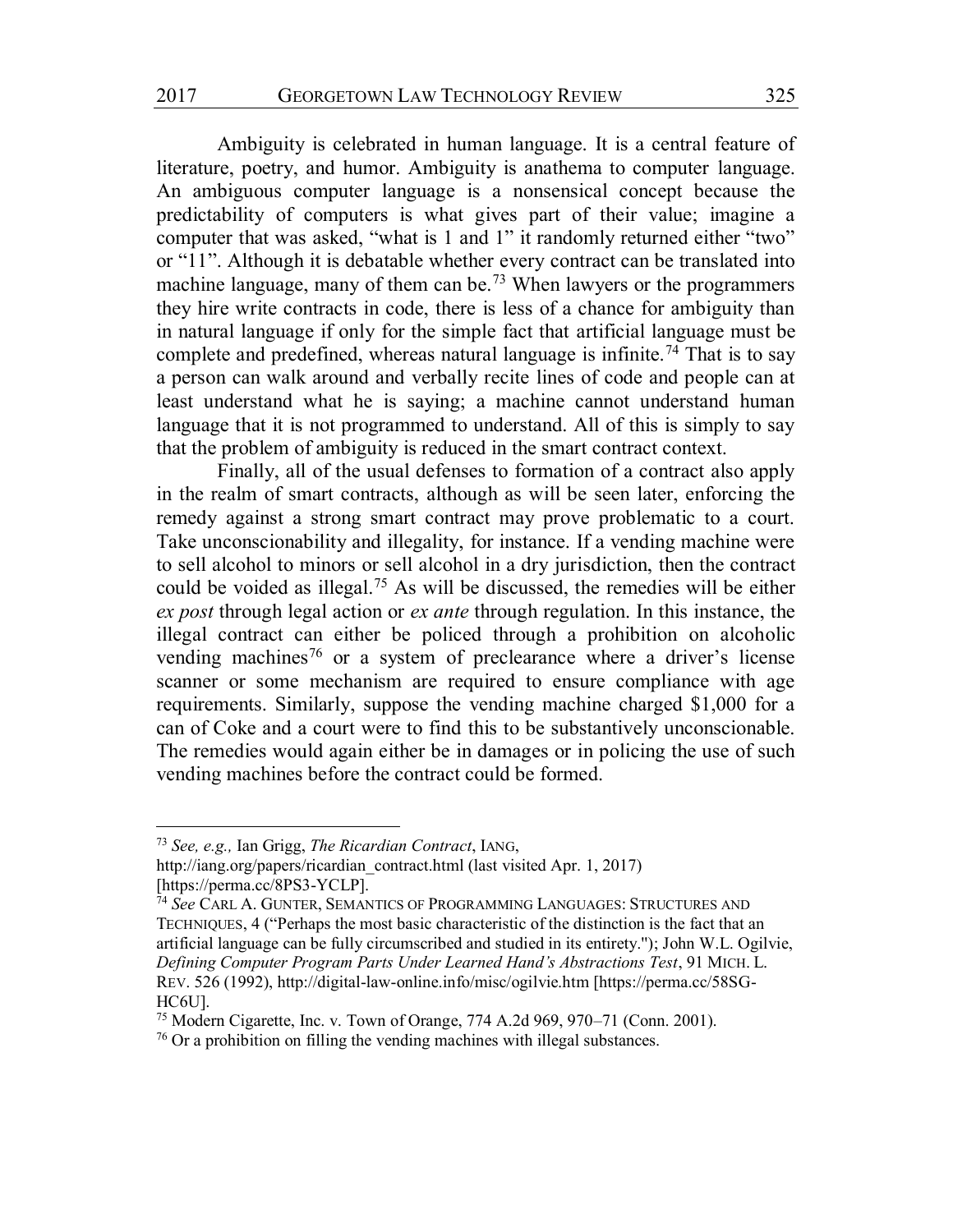Because the possibility of policing and damages exist, the issues of contract formation are largely the same in the traditional and smart contract world. The main difference is in the precision with which terms can be defined and inserted. Ambiguities must be taken care of by a functioning program and there is no "I do not know." The history of computing shows that programs do not always operate as their designers expect, but when code is executed, the code does operate.<sup>77</sup> Although the actual output of a smart contract may differ from the intentions of the parties, this system provides a more optimal first approximation. This is because computer code can be predicted according to a set of rules, whereas the ambiguity in human interpretation is less robotic by definition.

## *Performance and Modification*

A contract can be performed, modified, or breached. This section addresses performance and modification issues.

The performance phase is made easier with smart contracts as they offer a tool to solve ambiguity problems addressed above. A potential problem here, however, comes with imperfect performance. Courts in the United States do not demand perfect performance for a contract to be recognized and enforced.78 The common law doctrine of substantial performance permits a contract to be recognized even if the performance does not fully comport with the express terms laid out.79 This is the kind of leeway that a computer program cannot recognize because it involves an outcome that was not contemplated and specified by the parties. Imagine, for instance, a contract for a painting that is contingent on the reasonable personal satisfaction of the buyer. One way parties can deal with this is by baking in a certain degree of discretion into the terms of the contract initially or by simply not using a smart contract if discretion is a necessary part of the contract. However, if the terms were to diverge from what the law recognizes, the law would have to again decide between *ex ante* and *ex post* solutions to the problem.

Most conceptually challenging, however, is how smart contracts will deal with modification. The law recognizes certain excuses that will absolve a

 $77$  This is true of human contracts too, at least in the sense that something always happens. But with code these happenings are predetermined and predictable and therefore parties can have certainty to organize around.

<sup>78</sup> *See* RESTATEMENT (SECOND) OF CONTRACTS § 237 cmt. d (1981).

<sup>79</sup> *Id*.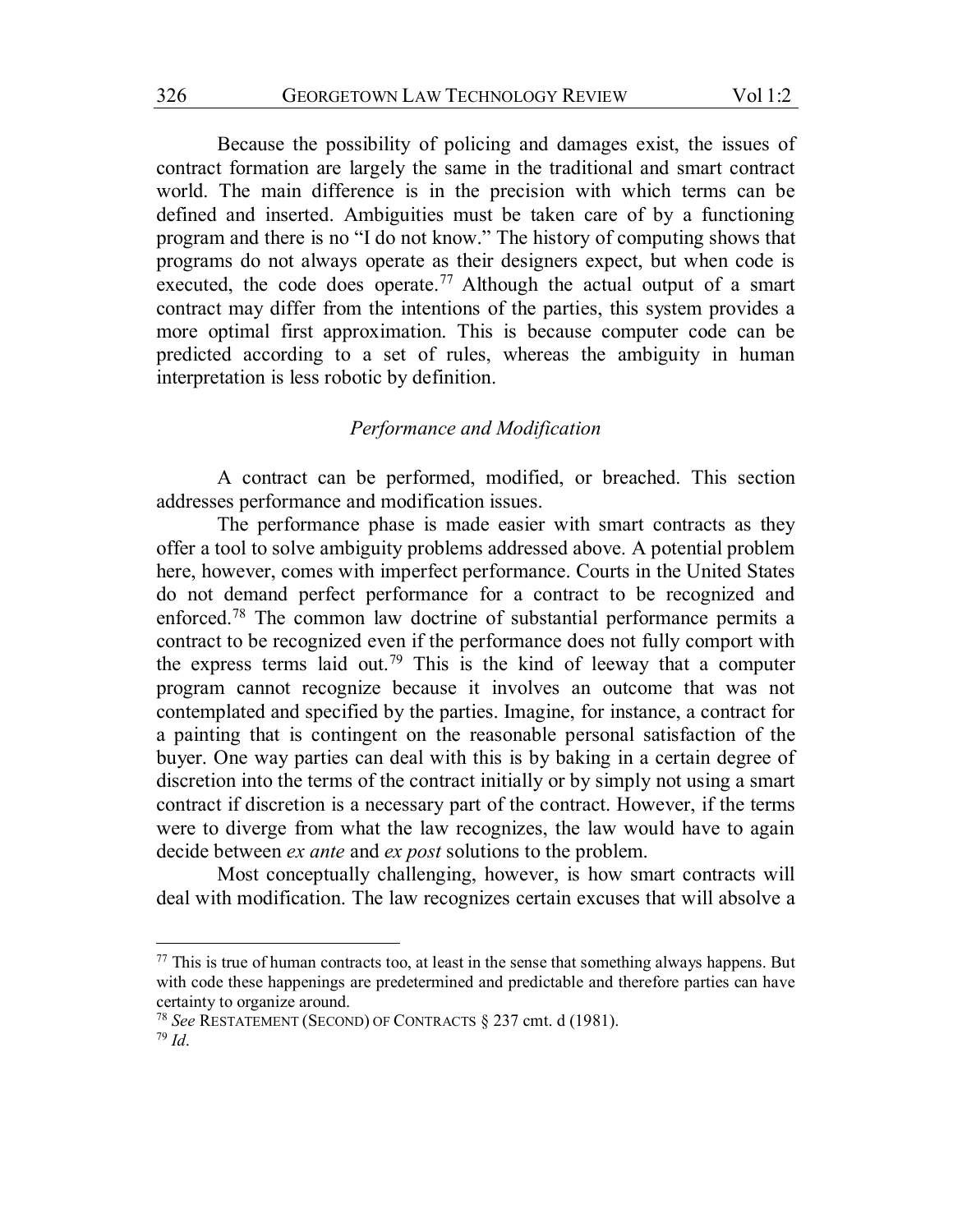party from performance or require some sort of modification.<sup>80</sup> Impossibility and impracticability are two such excuses. When a contract becomes illegal after it is formed, then the parties can be excused from performance and there is generally no remedy for an aggrieved party.<sup>81</sup> This poses a problem for the smart contract.

There needs to be a method by which smart contracts can be updated to incorporate changes that may be required by the evolving legal landscape. Suppose that at the time of contract formation, the time a debtor needs to be in default for the creditor to repossess is 30 days and that after the contract is executed, a legislature changes the law requiring that time period to be 90 days.82 There are numerous ways of addressing this situation, ranging from state-backed to purely private. One method could be a system in which the relevant jurisdiction creates a publicly available database and application programming interface (API) of relevant legal provisions. These would be provisions related to the terms of the contract. The smart contract would call these terms and would be able to update those provisions terms in accord with the jurisdiction's update of the database.<sup>83</sup>

Another method would be through ex post policing of the parties; this puts the burden on the parties or their agents to update the code. The benefit of this option is that there is no need to rely on the third-party government to create a new infrastructure, while the downside is that the parties themselves can potentially unilaterally change the terms of the contract, which is one of the problems smart contracts try to rectify. This could be obviated by leaving certain terms of the contract modifiable, while restricting others from modification. That payment is necessary could be an immutable term, whereas the length of time a debtor has before he is in default could be modifiable. This suggests that government API's may have a master override over contract terms, which reflect the application of prevailing law over contracts in certain circumstances.84

Finally, computer programs are regularly written with the option of inserting code later. Only those contracts that would involve some kind of

 <sup>80</sup> *See*, *e.g.*, RESTATEMENT (FIRST) OF CONTRACTS § 456 (1932).

<sup>81</sup> *See id*. at § 598.

<sup>&</sup>lt;sup>82</sup> Other examples of changing provisions include retroactive protection for veterans against foreclosure. *See, e.g.*, 50 U.S.C.A. § 3958.

<sup>&</sup>lt;sup>83</sup> Updating the code of a smart contract is a technically difficult task, but for the purposes of this paper, it will be assumed that it will become possible.

<sup>&</sup>lt;sup>84</sup> Further, a similar override can be installed as between federal and state governments, as the software of the Supremacy Clause. U.S. CONST. art. VI, cl. 2.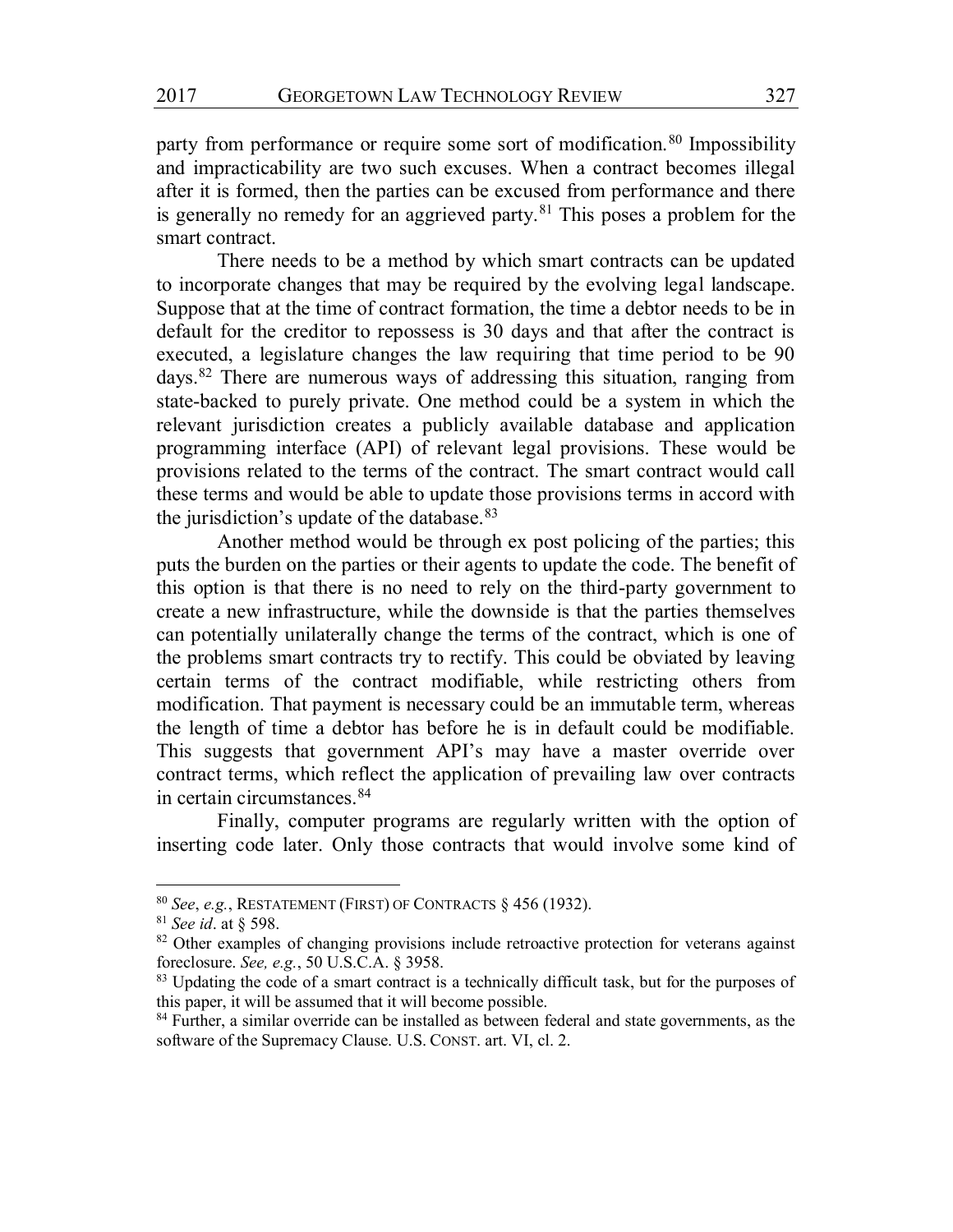irrevocability would force courts' hands. This is because a court would be tasked with enforcing a law that would override the terms of the contract; there would be conflicting dictates. Party autonomy does not trump all other values in state-based legal systems.

# *Enforcement, Breach, and Remedies*

The central problem in the final question of contract law is what happens when the outcomes of the smart contract diverge from the outcomes that the law demands. Above are numerous examples where the technical outcome of the smart contract would not be permitted by a court under existing law, *e.g.* the heroin vending machine.

As a threshold, it is possible that contract law and the actual written contracts would have influence on each other so as to minimize these divergences. Courts are going to be more likely to enforce smart contract terms because the courts will have more certainty as to party intent because the parties explicitly laid out their terms. Smart contracts drafters are going to be more likely to write smart contracts that comport with extant law and write terms that are variable to accommodate future changes in the law. The terms of a lease, for instance, will change to accommodate the property law of the jurisdiction. Additionally, torts could emerge for negligent coding or negligent update that would further ensure smart contracts are drafted in accord with existing legal standards. But what happens when these forces are not enough to overcome the divergence?

It is a good rule of thumb that the entity with more guns wins. Here, governments generally have more guns than private parties and so the state's courts are in a position of enforcing their law over the private law. Enforcement either occurs before or after the damage has occurred. This damage is not to either of the contracting parties because they are getting, by definition, their bargain.85 Instead, the damage is done to the exogenous laws of the society and not the parties themselves.<sup>86</sup> If two parties contract to buy liquor, both are satisfied with the bargain ex ante. If one of those parties is below the drinking age, he is still satisfied with the bargain. The only one ex

<sup>&</sup>lt;sup>85</sup> It may be the case, as with the decentralized autonomous organization, that the parties regret their decisions ex post. But in their agreement, the code was the code they signed on to. <sup>86</sup> Damage may also be done to efficiency—smart contracts prohibit or make more costly efficient breach.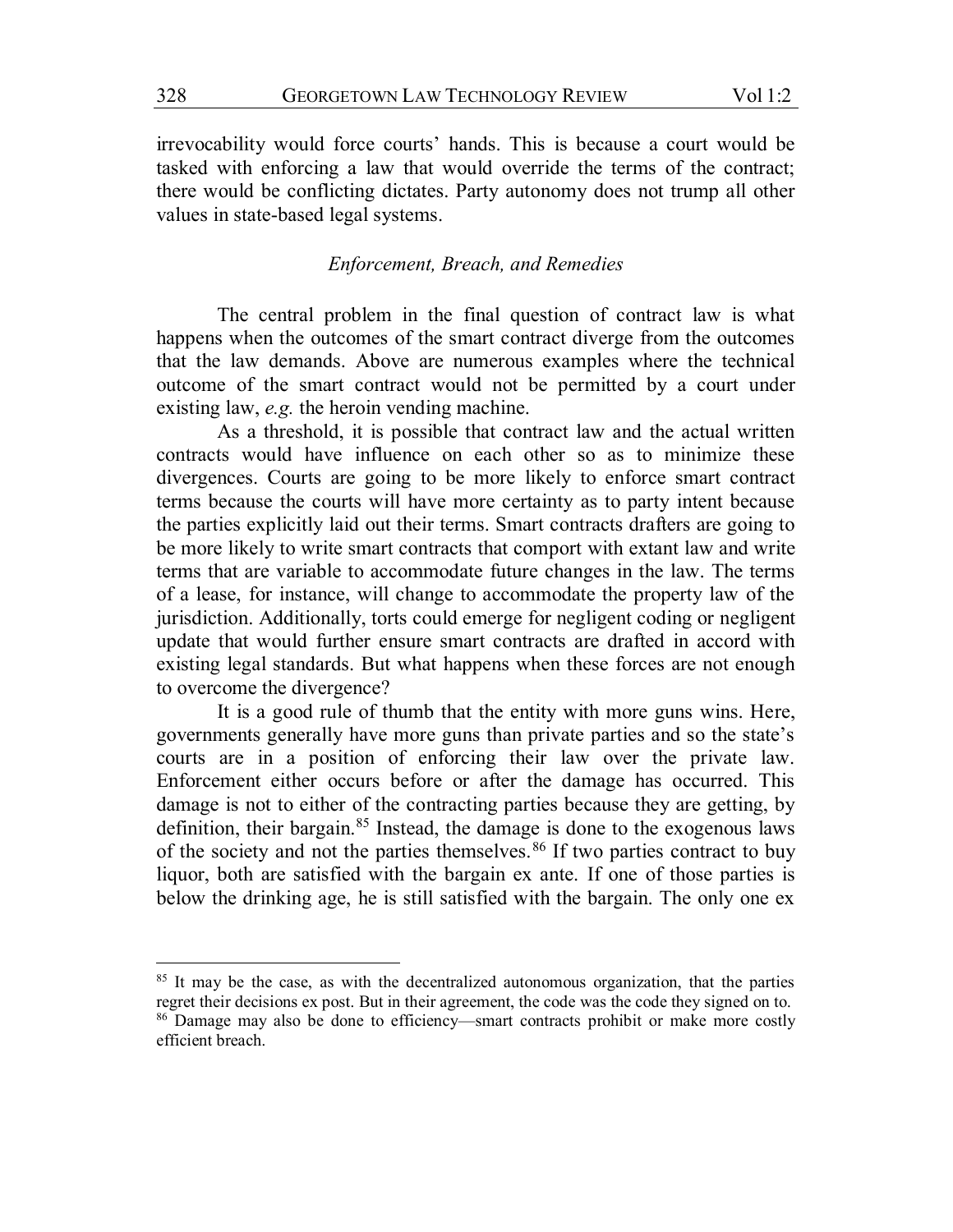ante not satisfied is the government and the government is in a position to respond to that dissatisfaction in some way.

In the United States and other common law systems, *ex post* enforcement is the preferred system and there are many reasons to believe why this is a system conducive to greater prosperity and vibrancy.<sup>87</sup> In the sections below this article will discuss the merits of these two positions, but here it suffices to say that the two likely categories are regulation/policing and criminal/civil actions. There is a spectrum on which these remedies should be offered. In the United States, it is the exception that the government bans certain objects because their possession is per se problematic for society. Automatic weapons and child pornography both fall into this category.<sup>88</sup> If the government does not take this tack, then it is largely left with ex post enforcement.

Some unenforceable contracts result in criminal prosecutions, while some result in non-enforcement.<sup>89</sup> It is too speculative at this point to see how the governments will respond to smart contracts because these technologies have yet to reach a level that requires a government response. They may not reach this level because individuals may not want to change their current contracting patterns because they are fine with the level of leeway and ambiguity that currently exists. It is unlikely, for example, that individuals will want to implant mini-bombs in themselves to ensure compliance with credit card payment. Because egregious bargains like those using the minibomb are unusual, it is likely that responses to unenforceable private contracts will remain in the *ex post* phase and tend towards civil, not criminal enforcement.

It will be helpful to solidify the above discussion in a law that is embryonic, but at least extant: starter interrupters.

# CASE STUDY: STARTER INTERRUPTERS

The existence of a public court system is the antithesis of private selfhelp because the parties seek external recourse from a third party.<sup>90</sup> There are reasons for this, including a desire to prevent might from making right.<sup>91</sup> But

 <sup>87</sup> Samuel Issacharoff, *Regulating after the Fact*, 56 DEPAUL L. REV. 375, 377-78 (2007).

<sup>88</sup> 18 U.S.C. § 922.

<sup>89</sup> *See* RESTATEMENT (SECOND) OF CONTRACTS § 178 (1981).

<sup>90</sup> For a discussion of self-help *see infra* p. 333.

<sup>91</sup> *Cf.* Kirby v. Foster, 22 A. 1111, 1112 (R.I. 1891) ("The law does not permit parties to take the settlement of conflicting claims into their own hands.").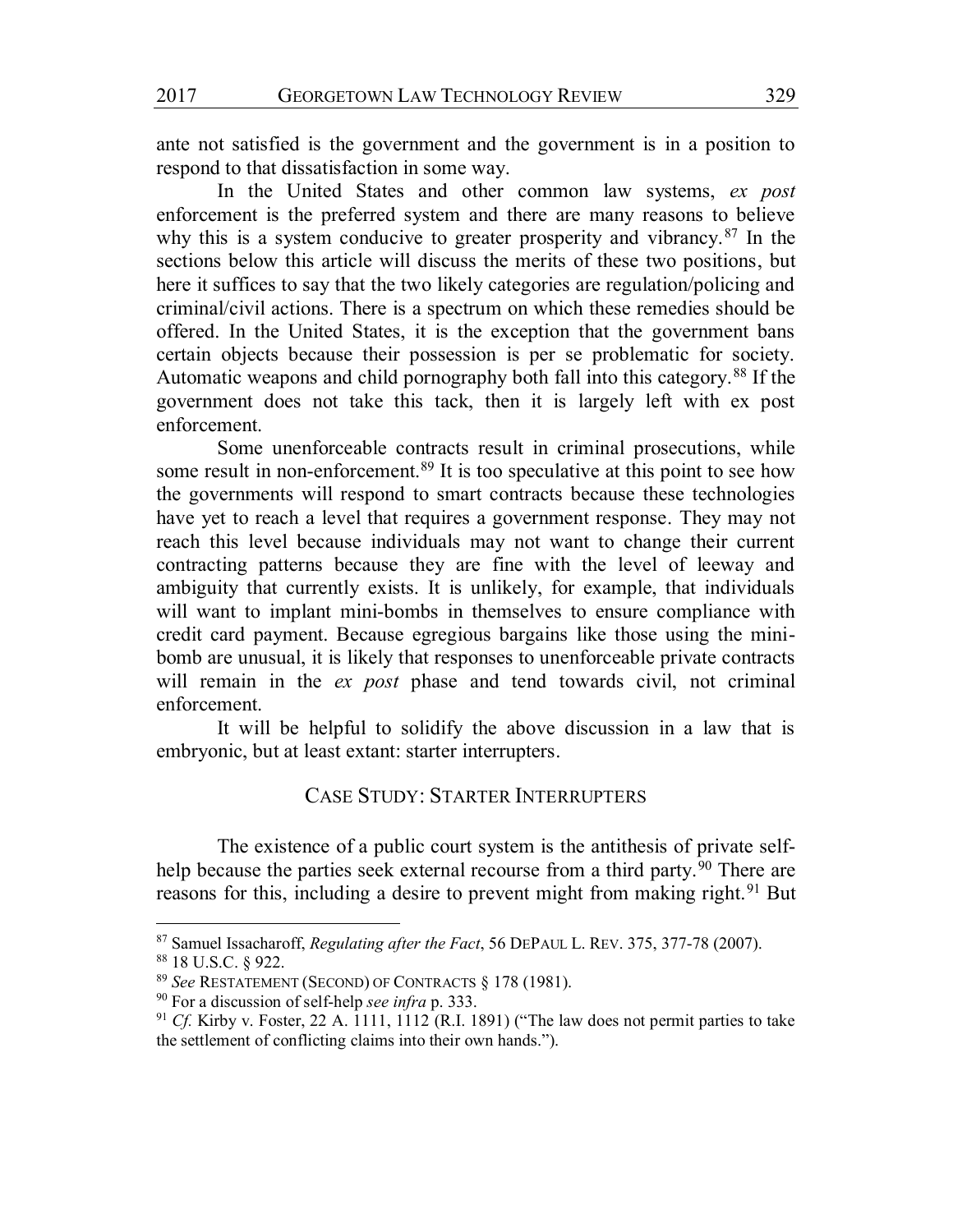recourse to courts is not without its costs.<sup>92</sup> Forcing a landlord to go through a lengthy eviction process raises the costs for non-breaching tenants, for example.<sup>93</sup> The situation is similar to when automobiles are collateral. In an attempt to increase recovery rates for their collateral, automobile lenders have turned to using devices called starter interrupters.<sup>94</sup>

Starter interrupters are an archetypical example of a smart contract and how the law deals with them is instructive in crafting appropriate legal regimes. A starter interrupter is a device that is installed in an automobile that allows for a remote party to prevent the engine from starting.95 It allows a user who controls the starter interrupter to remotely shut off an automobile. These devices often also include global position systems, so that the collateral can be located.96 *The New York Times* reported on an Arizona company, C.A.G. Acceptance Corporation, which offers its automobile loans on a condition that if the debtor is in default, the company reserves the right use the device to prevent the car from starting.97 Such devices are estimated to be installed in over two million automobiles.<sup>98</sup>

There are a number of safeguards to the power of the starter interrupters that companies use to ensure that there are not egregious problems

 <sup>92</sup> Douglas Lichtman, *How the Law Responds to Self-Help*, 1 J.L. ECON. & POL'<sup>Y</sup> 215, 257 (2005).

<sup>93</sup> *Cf. Berg v. Wiley*, 264 N.W.2d 145, 148 (Minn. 1978) (awarding tenant \$31,000 for lost profits and \$3540 for lost chattels resulting from a wrongful lockout).

<sup>94</sup> *See* Michael Corkery & Jessica Silver-Greenberg, *Miss a Payment? Good Luck Moving That Car*, N.Y. TIMES DEAL BOOK (Sept. 24, 2014),

https://dealbook.nytimes.com/2014/09/24/miss-a-payment-good-luck-moving-that-car/? r=0 [https://perma.cc/ZK4J-J96R] (This is not technically a smart contract because the creditor here has discretion, but as the technology proliferates and this becomes automated, the salient features are the same in this nascent state, so it is an appropriate case study.).

<sup>95</sup> Kwesi D. Atta-Krah, *Preventing A Boom from Turning Bust: Regulators Should Turn Their Attention to Starter Interrupt Devices Before the Subprime Auto Lending Bubble Bursts*, 101 IOWA L. REV. 1187, 1191 (2016).

<sup>96</sup> *Id*.

<sup>97</sup> Corkery & Silver-Greenberg, *supra* note 94.

<sup>98</sup> *Id*.; *see also* Sydney Ember, *Morning Agenda: Devices Fuel Subprime Auto Boom*, N.Y. TIMES DEAL BOOK (Sept. 24, 2014), https://dealbook.nytimes.com/2014/09/25/morningagenda-devices-fuel-subprime-auto-boom/?\_php=true&\_type=blogs [https://perma.cc/J68M-E6B9]. The analogy to the housing crisis is inapt because the marginal loans given out are based solely on the new ability to repossess or have assurances about collateral. There does not seem to be evidence that lenders are extrapolating the marginal increase in recovery rate to a greater belief in the value of the collateral, for instance. Auto lenders generally do not believe that their collateral will appreciate in value with usage; there are standardized depreciation schedules in contrast with the value of real estate.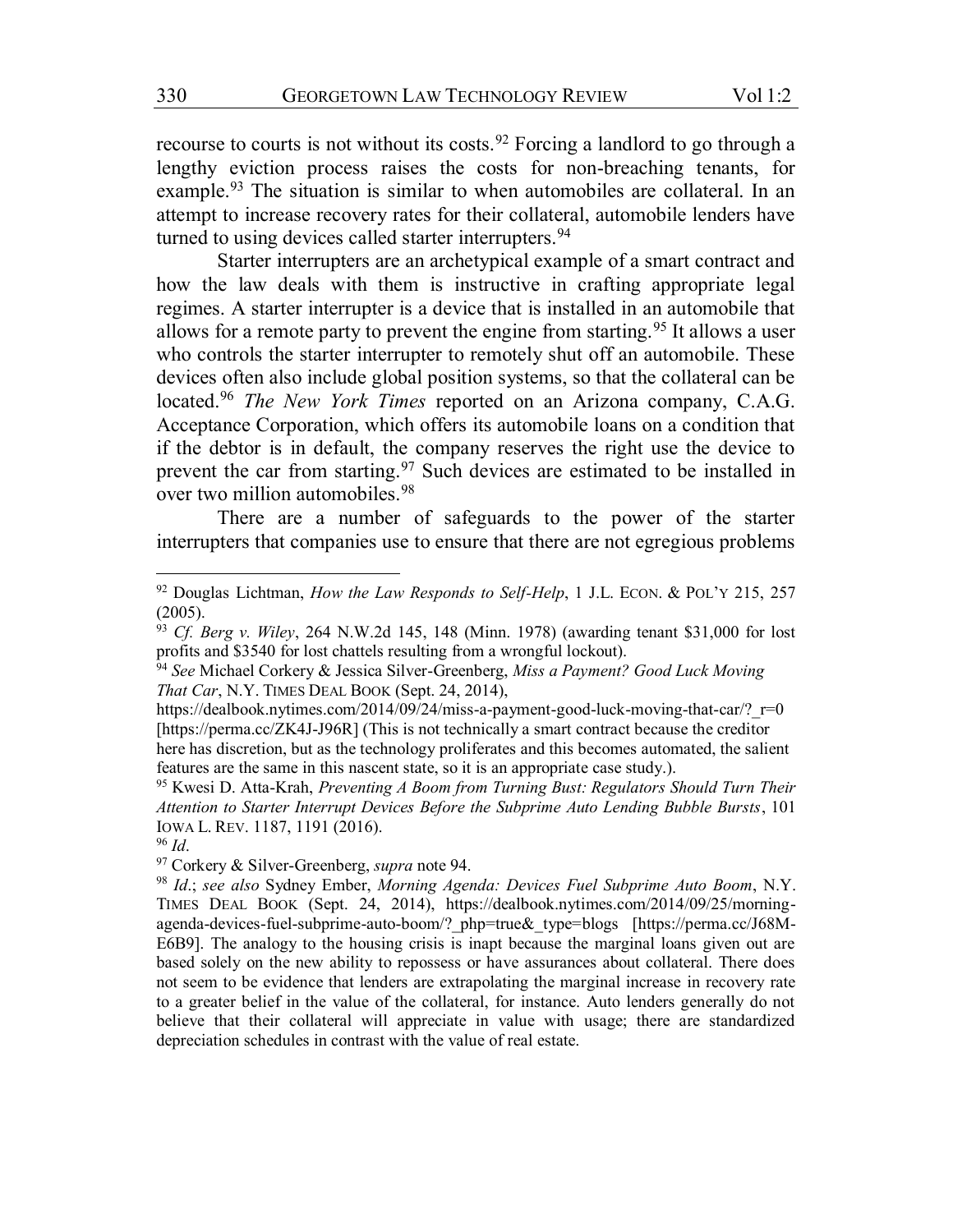with their use.<sup>99</sup> For instance, a starter interrupter cannot disengage a car while it is currently running, which would have the obvious potential of causing accidents. The starter interrupter can be manually overridden with a code in certain instances in cases where life and limb are at stake. The creditor can give a sheet of a number overwrite codes, each of which can only be used once to prevent abusing the leniency for exigent circumstances. These common-sense exceptions to the power of the starter interrupters are included in best practices guidelines for the industry.100 This would allow the companies to comply with existing law that prevents, for instance, tortious conduct on highways.

The cost of locating and then repossessing automobiles is a significant one and the starter interrupter, a form of contractware, is a powerful tool to drive down these transaction costs. This technology is currently being used and developed by creditors who are able to increase their collection rates by locating their collateral and preventing its misuse.

Some critics view such use by creditors to collect collateral as unfair to those debtors who rely on the collateral for transportation to work.<sup>101</sup> Other critics in response point to the lower interest rates that debtors can afford because of the increased rates of recovery and therefore the systemically lower credit risk.<sup>102</sup> This debate is beyond the scope of this article, but if there is an economic incentive for both creditors and debtors to use these devices, the law will be forced – and indeed has been forced – to determine the legality of their use.

Contract law is generally governed by states, and there is no preempting federal law specifically dealing with starter interrupters,<sup>103</sup> but

 <sup>99</sup> Eric L. Johnson & Corinne Kirkendall, *Starter Interrupt and GPS Devices: Best Practices*, PASSTIME GPS (Jan. 14, 2016), https://passtimegps.com/starter-interrupt-and-gps-devicesbest-practices/ [https://perma.cc/7QSU-A6UU].

<sup>100</sup> Eric L. Johnson & Corinne Kirkendall, *GPS & Payment Assurance Technology: Are You Compliant?*, PASSTIME (2015),

http://www.bhphinfo.com/uploads/dynamic\_areas/d44kuB11MJb2HITRhDcF/33/NABD\_PA T\_GPS\_Compliance\_Presentation\_1.2015.pdf [https://perma.cc/GC7C-XPSZ].

<sup>101</sup> Corkery & Silver-Greenberg, *supra* note 94.

<sup>102</sup> Thomas Hudson, *The "Consumer Wins" Argument For Starter Interrupt Devices*, AUTO DEALER MONTHLY (Aug. 2006), http://www.autodealermonthly.com/channel/dpsoffice/article/story/2006/08/the-consumer-wins-argument-for-starter-interrupt-devices.aspx [https://perma.cc/XAQ7-QC5Z].

<sup>103</sup> Atta-Krah, *supra* note 95, at 1201 ("…federal regulations do not provide any direct guidance relating to the use of SIDs by auto dealers and lenders."); *Consumer Information: Vehicle Repossession*, FED. TRADE COMM'N, http://www.consumer.ftc.gov/articles/0144-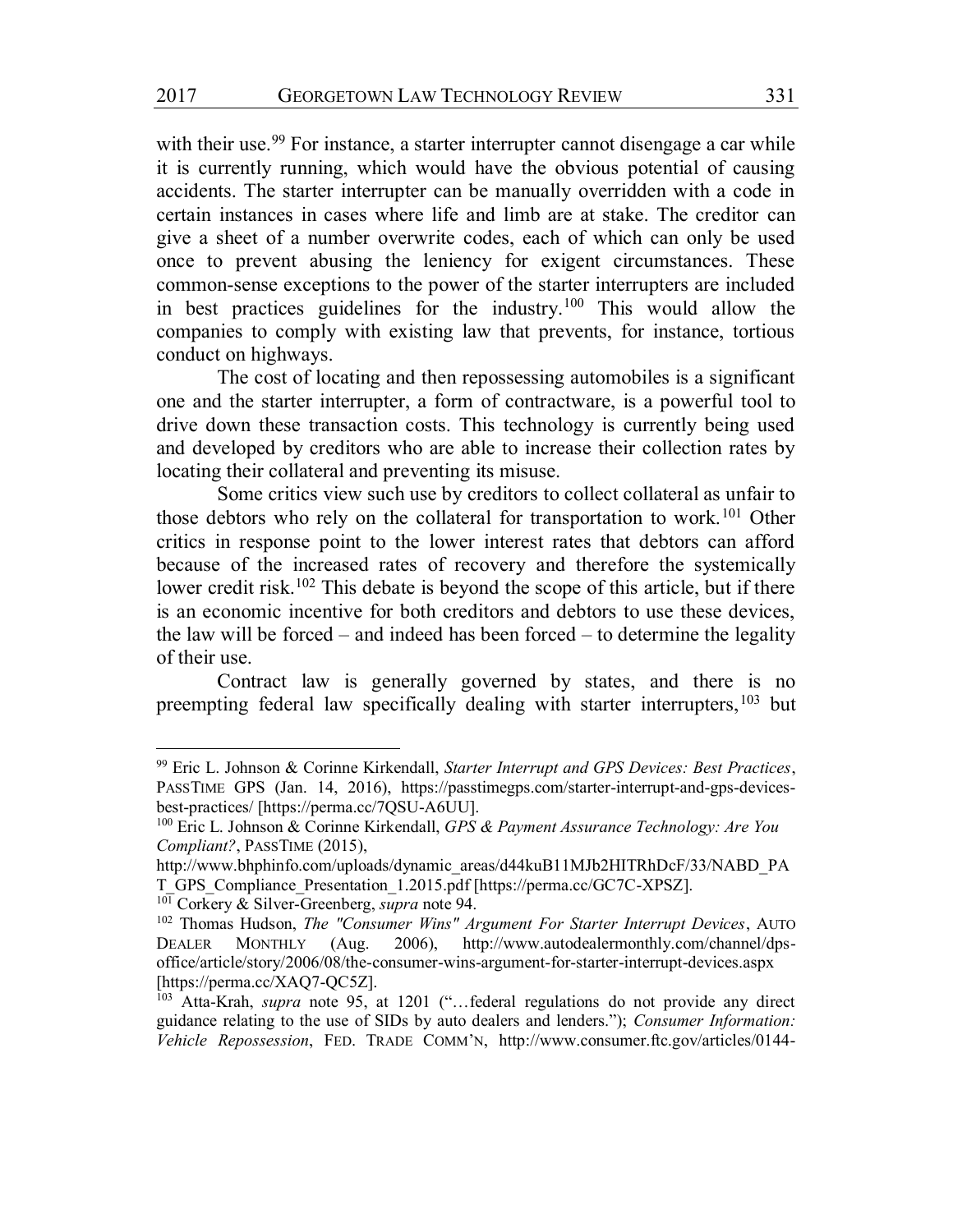there is not much state law applicable to contractware. As one recent survey of the extant law concluded, "generally…SIDs [starter interrupter devices] may be legal in most states due to the secured party's right to the 'self-help' repossession provisions of Uniform Commercial Code ("UCC") section 9- 609."<sup>104</sup>

Section 9-609 of the Uniform Commercial Code, as adopted in various forms by the states, governs self-help of secured creditors. The UCC gives a secured creditor the right to either "take possession of the collateral" or "render equipment unusable" without judicial process so long as the action "proceeds without breach of the peace."<sup>105</sup> A rich case law exists on what constitutes a breach of the peace, and as will be shown below, it will not be difficult to fit starter interrupters into this existing corpus.

California, Colorado, and Connecticut all explicitly affirm the legality of starter interrupters but place certain restrictions on their use.<sup>106</sup> The primary concerns of the state legislatures are both that the debtor has notice that the device has been installed and has a right to cure the breach.

The rights of debtors under the Bankruptcy Code add another wrinkle in the straightforward use of starter interrupters. A bankruptcy court in Arkansas ruled that the installation of a starter interrupter, while not *per se* illegal, violated the Bankruptcy Code's automatic stay because it prevented the debtor from the normal use of her car.<sup>107</sup> The court noted that the creditor could have remedied the situation by "taking action to ensure that Debtor had the correct code to operate her car each month, such as by mailing the correct code to Debtor each month."<sup>108</sup> A line of code written that would honor a court's grant of an automatic stay motion by allowing the car to operate is another potential remedy.

The automatic stay, like the prohibition on selling alcohol to minors, acts as an external condition that the smart contract must incorporate into its terms if it is to comply with the law. The reason is because an individual

 $\overline{a}$ 

vehicle-repossession (last visited Jan. 13, 2016) [https://perma.cc/HM9D-GRT9] (noting that "[d]epending on [the borrower's] contract with the lender and [the borrower's] state's laws, [a lender's use of an SID] may be considered the same as a repossession or a breach of the peace").

<sup>104</sup> Atta-Krah, *supra* note 95, at 1207.

<sup>105</sup> U.C.C. § 9-609.

<sup>106</sup> *See* Colo. Rev. Stat. §§ 4-9-609(e); 4-9-629; Conn. Gen. Stat. Ann. §§ 42-419; 42a-2A-702; 42a-9-609; Cal. Civ. Code § 2983.37.

<sup>107</sup> 11 U.S.C. § 362.

<sup>108</sup> In re Hampton, 319 B.R. 163, 175 (Bankr. E.D. Ark. 2005).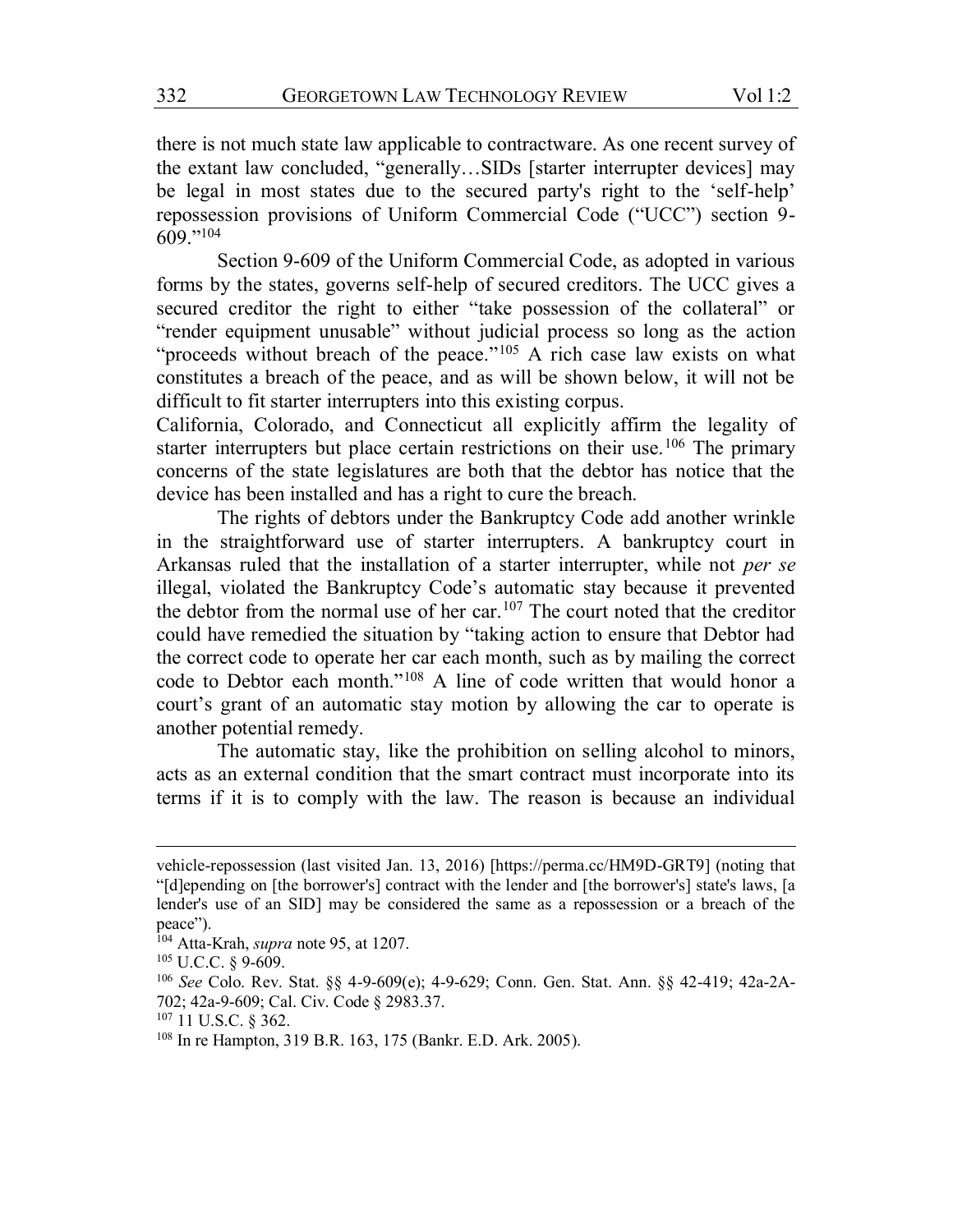cannot contractually waive his right to file for bankruptcy as a matter of public policy.109 As seen before, this can either be solved *ex ante* or *ex post*. This situation seems ripe for private solution, as it is not difficult to determine whether a party has filed for bankruptcy, given the public nature of these proceedings. A simple conditional could be written that if bankruptcy has been filed, then the starter interrupt cannot be engaged.

As blockchains currently exist, starter interrupters are operated by the creditor and done so with the use of discretion.<sup>110</sup> But large corporations, like Toyota, have contemplated using blockchains to enforce their contractual arrangements.111 By invoking a blockchain for third-party verification, this discretion would be lost, but the debtor would be able to ensure that an interested party did not have the unilateral ability to control his collateral. The lower interest rates that come along with the blockchain's assurances may provide a valuable option to some debtors who view the rigidity as enticing.

# SELF-HELP AND SMART CONTRACTS

#### *Private Enforcement and Political Philosophy*

Self-help remedies have been defined as "legally permissible conduct that individuals undertake absent the compulsion of law and without the assistance of a government official in efforts to prevent or remedy a civil wrong."<sup>112</sup> Automated execution of a contract is a preemptive form of selfhelp because no recourse to a court is needed for the machine to execute the agreement. A smart contract may not, however, meet the first terms of the definition because of illegal contracts like the vending machine that dispenses heroin or the implanted bomb that explodes when a debtor defaults. These

[https://perma.cc/H3B9-TFM2].

 <sup>109</sup> In re Citadel Properties, Inc., 86 B.R. 275 (Bankr. M.D. Fla. 1988) ("A total prohibition against filing for bankruptcy would be contrary to Constitutional authority as well as public policy.").

<sup>110</sup> *May 2012 – Payment Devices Best Practices – NABD Study #3*, NAT'L ALLIANCE OF BUY HERE PAY HERE DEALERS (Apr. 2012), http://www.svrtrackingservices.com/wpcontent/uploads/2014/10/May-2012-Payment-Devices-Best-Practices.pdf

<sup>111</sup> Peter Coy & Olga Kharif, *This Is Your Company on Blockchain*, BLOOMBERG BUSINESSWEEK (Aug. 25, 2016), http://www.bloomberg.com/news/articles/2016-08-25/thisis-your-company-on-blockchain [https://perma.cc/Q49W-CXUC].

<sup>112</sup> Douglas I. Brandon et al., *Self-Help: Extrajudicial Rights, Privileges and Remedies in Contemporary American Society*, 37 VAND. L. REV. 845, 850 (1984).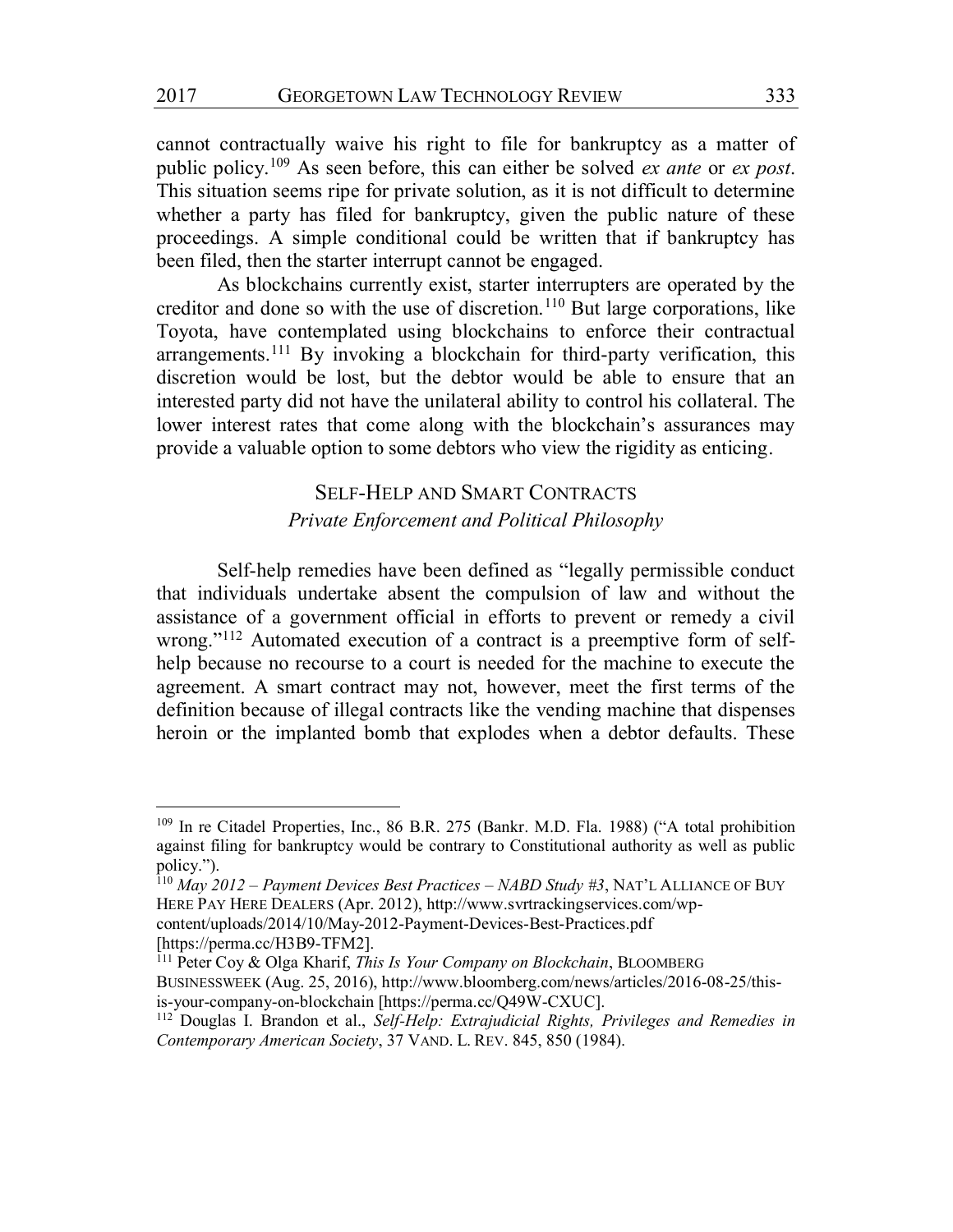contracts are outliers that must be dealt with, but the background approach the state should take towards smart contracts is a liberal one.<sup>113</sup>

Smart contracts offer a wider range of assurances to parties who previously had to use other mechanisms to ensure performance. For example, without smart contracts parties are more likely to prefer instantaneous performance or overvalue the reputation of the counterparty. These are good proxies for ensuring performance, but not ironclad and come with their own costs.114 Much of the literature on self-help in contract law has dealt with how a party who has been aggrieved can remedy the wrong that has been committed against him.115 The advent and proliferation of the smart contract will focus the attention on the harms done to the breaching party, ensuring that party autonomy take a backseat to other norms that society wishes to enforce. In what follows, this Article will examine the potential benefits to nonbreaching parties and society at large, and then examine the costs to breaching parties and what limits the state will place on the use of smart contracts.

As with many new technologies, behind bitcoin stood a political ideology skeptical of centralized power and supportive of capitalism and free markets. Although he<sup>116</sup> never identified himself as such, many describe the creator of bitcoin, Satoshi Nakamoto, as a libertarian. Certainly many of the early adopters of bitcoin were self-described libertarians.<sup>117</sup> Szabo has been

 <sup>113</sup> *See* Richard A. Epstein, *The Theory and Practice of Self-Help*, 1 J.L. ECON. & POL'<sup>Y</sup> 1, 26 (2005) ("[W]…hat the law should do is to supply a second legal remedy that offers the complete relief (or at least more complete relief) that the self-help remedy could not supply.").

<sup>114</sup> *Id*. at 22-23 ("To be sure, there are risks even in this context. Against these perils, the simplest form of protection is a simultaneous exchange in which each side gets to inspect the goods or services provided by the other before going through with the deal…The situation gets more difficult when the exchange takes place sequentially, that is, when one side performs before the other. But once again these trading systems do not suffer a total meltdown. The potential for long-term gain may be sufficient to induce individuals from taking what is left in the first round.").

<sup>115</sup> *See*, *e.g.*, Mark P. Gergen, *A Theory of Self-Help Remedies in Contract*, 89 B.U. L. REV. 1397, 1449 (2009) ("The primary goal was to give a general account of the rules that regulate the powers to withhold or refuse performance in response to breach, and the power to threaten to do so to extract concessions, which is normatively appealing and well-grounded in the law's specifics.").

<sup>116</sup> Some will object to using "he" as the personal pronoun for Nakamoto when it is not known if Nakamoto is a male, let alone an individual. This article uses "he" for brevity's sake, fully aware that this footnote defeats this purpose.

<sup>117</sup> Max Raskin, *Meet the Bitcoin Millionaires*, BUSINESSWEEK (Apr. 10, 2013),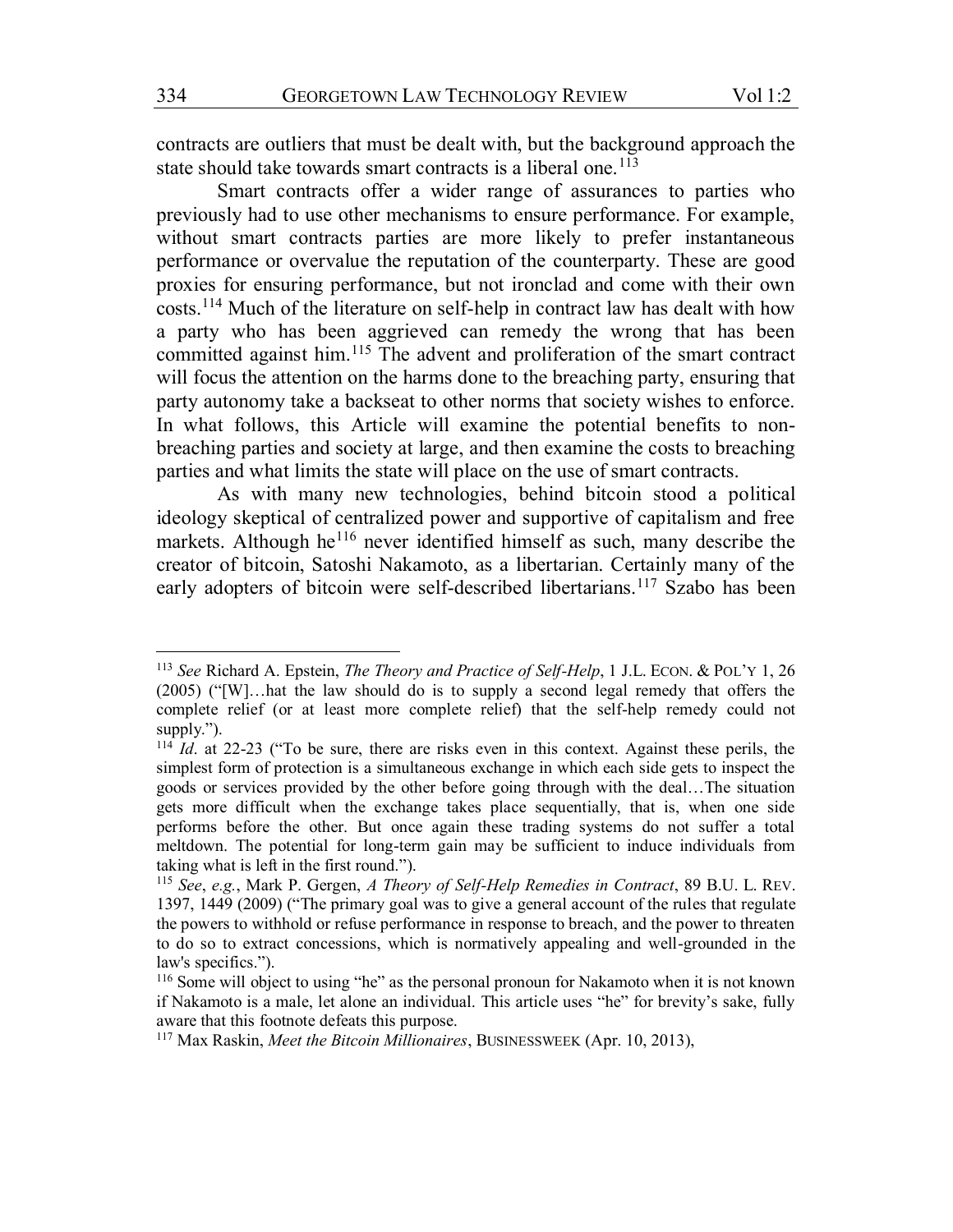called libertarian and his writings emphasize alternatives to the state's enforcement of rights.<sup>118</sup> Traditionally, states have been defined as monopoly holders of force with a power to tax.<sup>119</sup> Among the most radical visions for smart contracts is that the technology will subject the provision of justice to market forces and break the state's monopoly over the court system. This is an idea that has been discussed by many libertarians, including Robert Nozick, Murray Rothbard, and David Friedman.<sup>120</sup>

For many libertarians, the purpose of civil government is to protect private property and enforce natural rights.<sup>121</sup> Most fundamental here is the harm principle that an individual should be free to do as he chooses, coterminous with the rights of others.122 This implies a strict adherence to freedom of contract.<sup>123</sup> On this view, smart contracts use technology to enforce party autonomy in a more effective manner because they prevent external interference. If contractware progresses to a point where there is truly no need for third-party enforcement, there would be no need for a state and the attendant costs that many libertarians see as unjustifiable.

Smart contracts could be used to encode certain constitutional principles into armaments, such that weapons would not work if certain conditions were not met, *e.g.* if Congress does not declare war, weapons will

http://www.businessweek.com/articles/2013-04-10/meet-the-bitcoin-millionaires

<sup>[</sup>https://perma.cc/P4LQ-C87Y] ("The surge in a Bitcoin's value has made millionaires out of people who loaded up on them early on—however briefly. Many of them are self-described libertarians, drawn by the idea of a currency that exists outside the control of governments. Some were so taken with the concept that they launched Bitcoin businesses, such as exchanges where people can buy the coins or exchange them for dollars.").

<sup>118</sup> *See*, *e.g.*, Nick Szabo, *Ten ways to make a political difference*, UNENUMERATED BLOG (Aug. 12, 2007, 2:10 PM), http://unenumerated.blogspot.com/2007/08/ten-ways-to-makedifference.html [https://perma.cc/D9Q8-BERY] (Advising those who want to make a political difference to, among other things, "Be prepared to vote with your feet.…make your own law...donate to or get involved with the [libertarian/conservative] Institute for Justice...Tell us about your good research and good ideas.").

<sup>119</sup> MAX WEBER, POLITICS AS A VOCATION (1919).

<sup>&</sup>lt;sup>120</sup> ROBERT NOZICK, ANARCHY, STATE, AND UTOPIA (1974); MURRAY ROTHBARD, THE ETHICS OF LIBERTY (1982); DAVID FRIEDMAN, THE MACHINERY OF FRIEDMAN (1973); EDWARD STRINGHAM, ANARCHY AND THE LAW (2007).

<sup>&</sup>lt;sup>121</sup> JOHN LOCKE, TWO TREATISES OF GOVERNMENT, Chapter VII, § 85 (1689).

<sup>122</sup> JOHN STUART MILL, ON LIBERTY, 21–22 (1859).

<sup>123</sup> *Cf.* Michael W. McConnell, *Contract Rights and Property Rights: A Case Study in the Relationship Between Individual Liberties and Constitutional Structure*, 76 CALIF. L. REV. 267 (1988).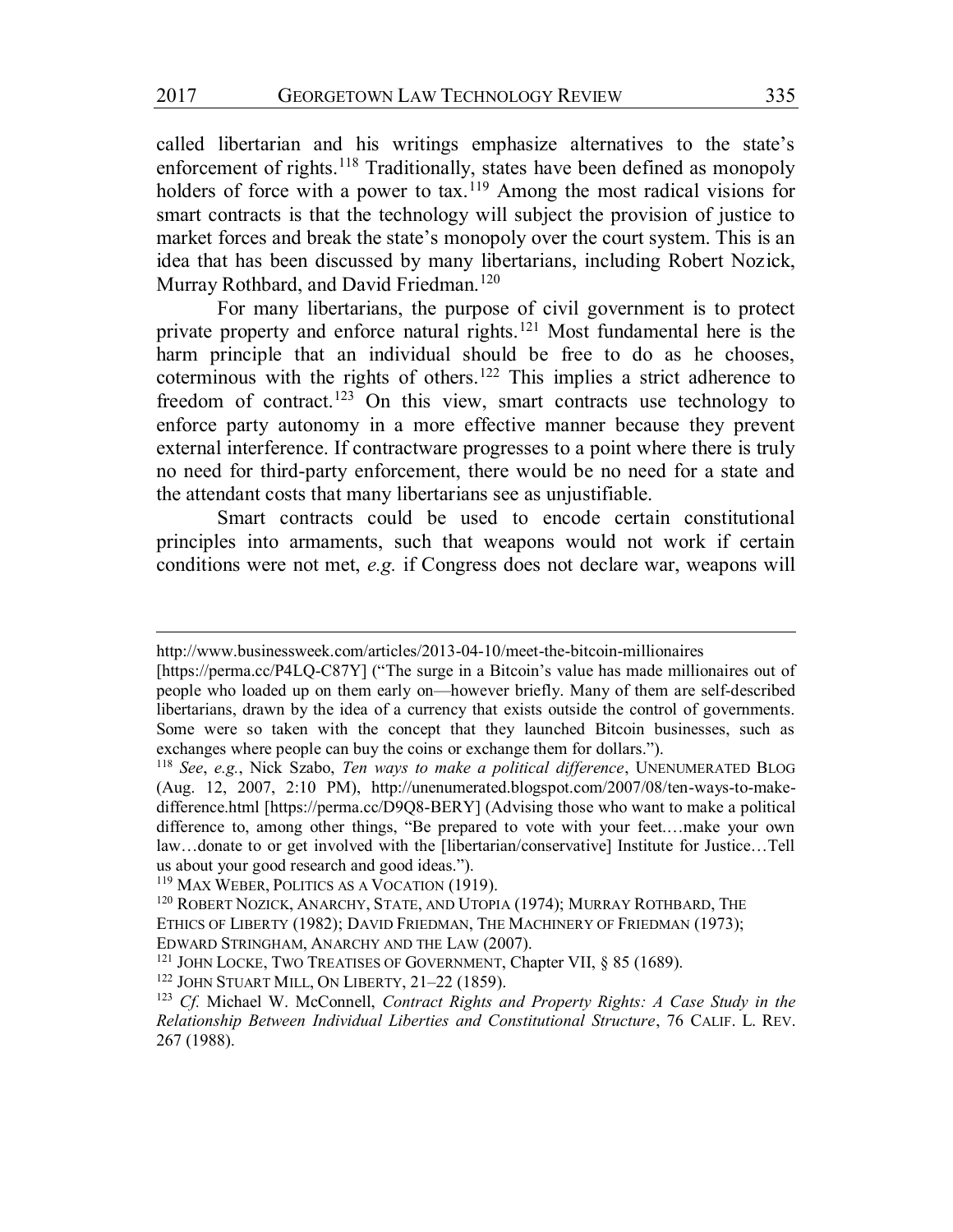not function on foreign soil. Although fanciful, applications like this limn the concerns animating many early proponents.124

This speculative and radical vision of smart contracts is not held by all proponents of the technology. Rather, some proponents are primarily focused on the capability of smart contracts to reduce transaction costs. Instead of fundamentally changing the nature of political governance, a new wave of smart contract proponents is concentrating on the idea that their use can make the economy and corporate governance more efficient. I call these individuals the Coaseans because they care about reducing transaction costs.125 One of the main areas to do so is corporate governance within firms, where a number of proposals have been discussed.126 These proposals include improving shareholding voting systems, tracking debt and equity issues, and enabling triple-entry accounting.127

An example of a firm that utilizes smart-contract technology to execute its corporate-governance rules is a decentralized autonomous organization ("DAO"). One way of thinking of a DAO is that it is an organization where the rules of management are predetermined and run on computers.128 One such DAO was formed in 2016.129 The idea was to create an investing entity that would not be controlled by any one individual, but by shareholders voting based on their stakes on a blockchain. This would reduce transaction costs by obviating the need for a management team.<sup>130</sup> The entity was funded with  $$150$  million.<sup>131</sup> Soon after this money was raised, about  $$40$ million of those funds were diverted from the organization by a "hacker" who

 <sup>124</sup> In the recent novel *Seveneves*, Neal Stephenson imagines a gun that fires robots as projectiles and can only respond to a certain user–futuristic smart bullets. NEAL STEPHENSON, SEVENEVES 676 (2015).

<sup>125</sup> *See* Ronald Coase, *The Nature of the Firm*, 4 ECONOMICA 16, 386-405 (1937).

<sup>126</sup> *See* Yermack, *supra* note 49.

<sup>127</sup> *Id.*; Ian Grigg, *Triple Entry Accounting*, IANG (Dec. 25, 2005, 11:04 PM),

http://iang.org/papers/triple\_entry.html [https://perma.cc/2FDZ-38YG].

<sup>128</sup> *Decentralized Autonomous Organization*, WIKIPEDIA,

https://en.wikipedia.org/wiki/Decentralized autonomous organization (last visited Feb. 13, 2017) [https://perma.cc/3FVN-4PP9].

<sup>129</sup> Coy & Kharif, *supra* note 111.

<sup>130</sup> Don Tapscott & Alex Tapscott, *The Impact of the Blockchain Goes Beyond Financial Services*, HARV. BUS. REV. (May 10, 2016), https://hbr.org/2016/05/the-impact-of-theblockchain-goes-beyond-financial-services [https://perma.cc/ES9W-XHPX].

<sup>131</sup> Coy & Kharif, *supra* note 111.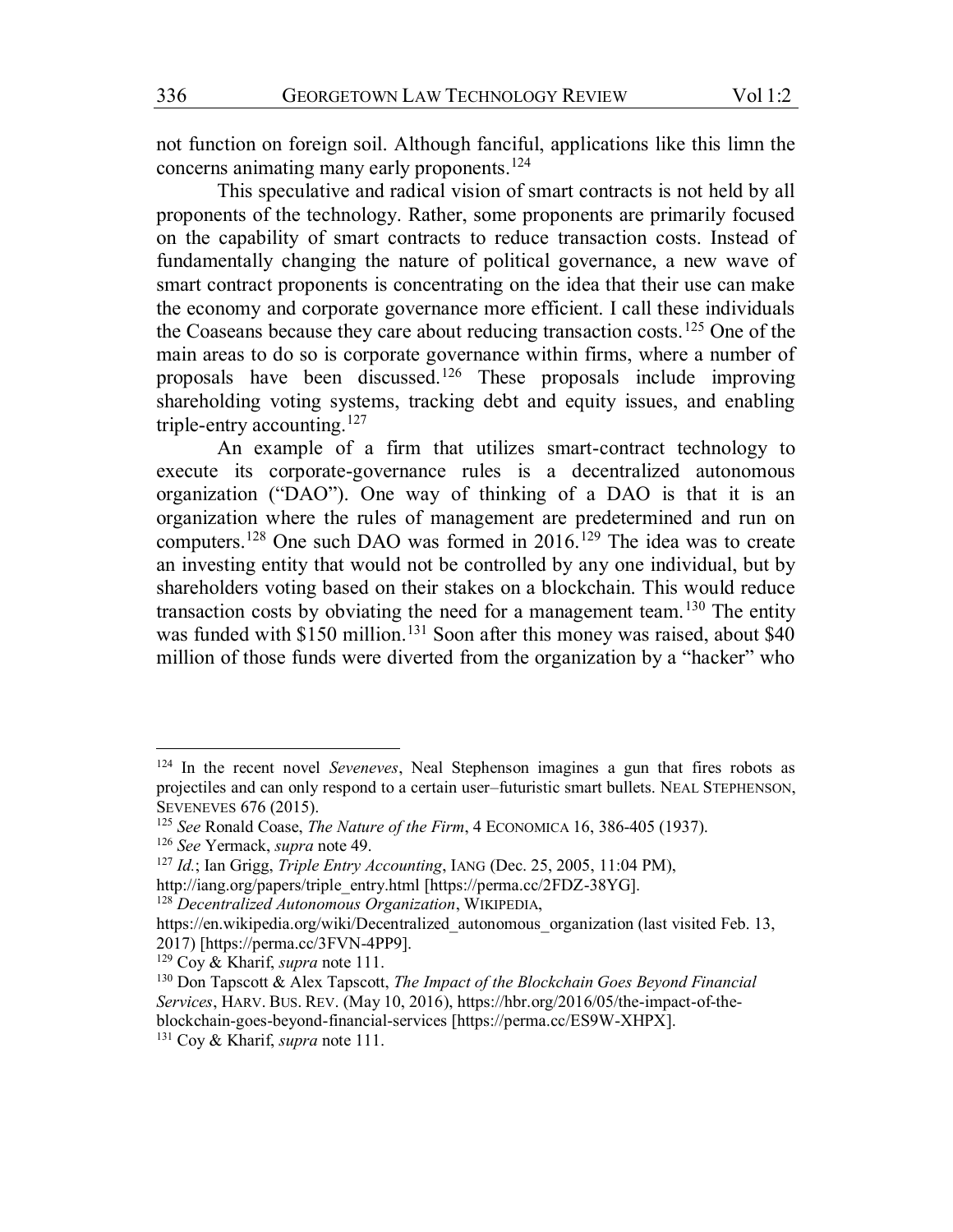used the code in an unanticipated way.132 Strictly speaking, however, the hacker did not "hack" the code in a malicious way, but rather used the terms of the existing smart contracts to accomplish something others later found objectionable, i.e. the diversion of their money.133 Consider this using a legal loophole to effect a result that was clearly within the letter of the law, but not within its spirit. $134$ 

Another example of smart contracts enabling novel corporategovernance procedures is the use of prediction contracts. A prediction contract is a binary option contract whose value is contingent on an event's occurrence.135 These contracts are often cited as predictors of presidential elections, where market participants buy and sell contracts in accord with shifting beliefs in a candidate's probability of being elected.<sup>136</sup> But, they can also be viewed as a form of smart contract that can be executed on a blockchain without any input from a single third party. In many credit default swaps, for instance, a third party, the International Swaps and Derivatives Association, will determine whether a credit event has been triggered.137 With a smart contract using a decentralized blockchain for authorization, a network itself can verify whether an event took place and whether the contract will pay out. This has applications in the realm of corporate governance, where decisions can be automated based on discrepancies between the option price and the stock price, directing a board of directors to take one course of action over another.<sup>138</sup>

http://www.nature.com/news/the-power-of-prediction-markets-1.20820 [https://perma.cc/V8QF-CRUD].

 <sup>132</sup> Izabella Kaminska, *Legal Exploits and Arbitrage, DAO Edition*, FIN. TIMES (June 21, 2016), https://ftalphaville.ft.com/2016/06/21/2166941/legal-exploits-and-arbitrage-daoedition/ [https://perma.cc/DW5A-KTVY].

<sup>133</sup> *Id*.

<sup>134</sup> *Id*.

<sup>135</sup> *Prediction Market*, WIKIPEDIA, https://en.wikipedia.org/wiki/Prediction\_market (last visited Feb. 13, 2016) [https://perma.cc/3DNG-PPLE].

<sup>136</sup> Adam Mann, *The Power of Prediction Markets*, NATURE (Oct. 18, 2016),

<sup>&</sup>lt;sup>137</sup> Credit Derivatives Determinations Committee Rules, INT'L SWAPS & DERIVATIVES ASS'N.  $(2016)$ , http://dc.isda.org/wp-

content/files\_mf/1452524496NY23756850v13DC\_Rules\_Jan\_2016\_Update.pdf [https://perma.cc/8HRK-LKU3].

<sup>138</sup> Robin Hanson, *Markets for Telling CEOs to Step Down*, GMU.EDU (Apr. 26, 1996), http://mason.gmu.edu/~rhanson/dumpceo.html [https://perma.cc/Q6QD-4H4G]. These contracts also act as a potential hedge of political or event risk for companies, *see also*  MICHAEL ABRAMOWICZ, PREDICTOCRACY: MARKET MECHANISMS FOR PUBLIC AND PRIVATE DECISION MAKING 87.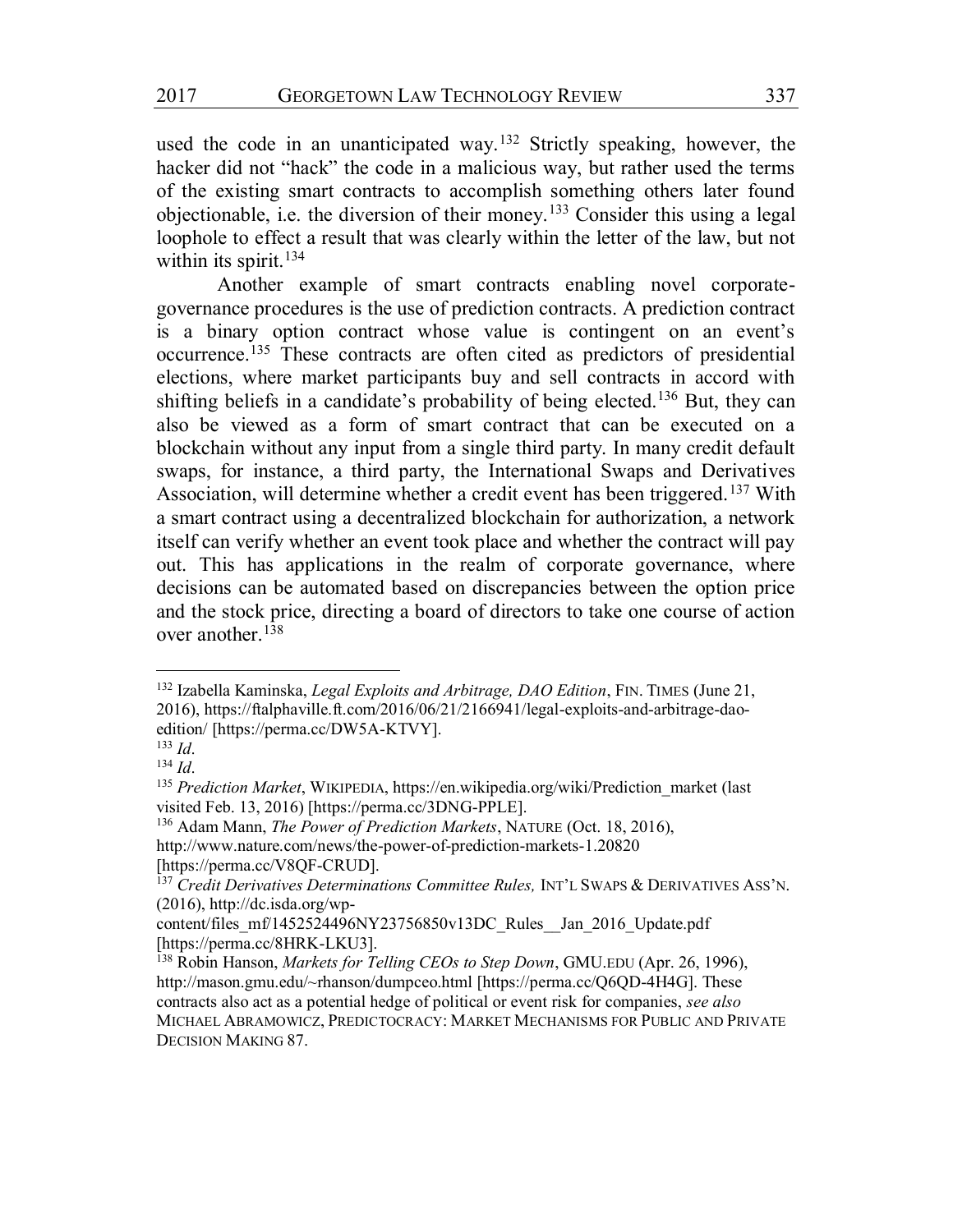## *Limiting Principles*

The above has shown the benefits that come from judicial recognition and enforcement of smart contracts. Some of the believers in smart contracts think that these benefits can be appreciated without judicial recognition and enforcement because smart contracts can supplant traditional judicial systems enforced by a centralized state.<sup>139</sup> This section of the Article analyzes the positive question of where the outer-bound of a state's acceptance of smart contracts lies. Three examples along a spectrum will demonstrate the degrees to which states and their judicial systems can approach smart contracts. On the one end of the spectrum is permitting the use of smart contracts use and recognizing them in collateral matters, e.g. recognizing a smart contract when going through the probate process. On the other end of the spectrum is prohibiting the use of smart contracts or banning certain forms of contractware. Similar to the manner in which non-smart contracts cover a variety of different agreements—employment contracts are different from marriage contracts—smart contracts will likely be adapted to cover a wide range of subject matter. The application of a particular contract will likely be relevant to which attitude the courts adopt, much as not all non-smart contracts are the same; employment contracts are different than marriage contracts.

Starter interrupter devices are illustrative of the permissive side of the spectrum. As was shown, courts have recognized these devices as legitimate and allowed companies to use them to repossess vehicles, provided there is no violation to external laws, including the Uniform Commercial Code's "breach of peace" provision and the Bankruptcy Code.<sup>140</sup> How courts treat violations will likely be instructive. Suppose a starter interrupter is placed in a truck that is essential to a business. Instead of merely shutting the car off, this starter interrupter will permanently damage the car's engine, rendering it unusable, if payments are not received on time. Then, suppose the debtor files for Chapter 11 bankruptcy. The debtor-in-possession or trustee could charge that the use of the starter interrupter is a violation of an automatic stay, as it is an attempt by the creditor to control the property of the estate, even though the control is

<sup>140</sup> U.C.C. § 9-609.

 <sup>139</sup> *See, e.g.,* Atzori, Marcella, Blockchain Technology and Decentralized Governance: Is the State Still Necessary? (Dec. 1, 2015) (unpublished manuscript),

https://ssrn.com/abstract=2731132 [https://perma.cc/B2F6-8UBX].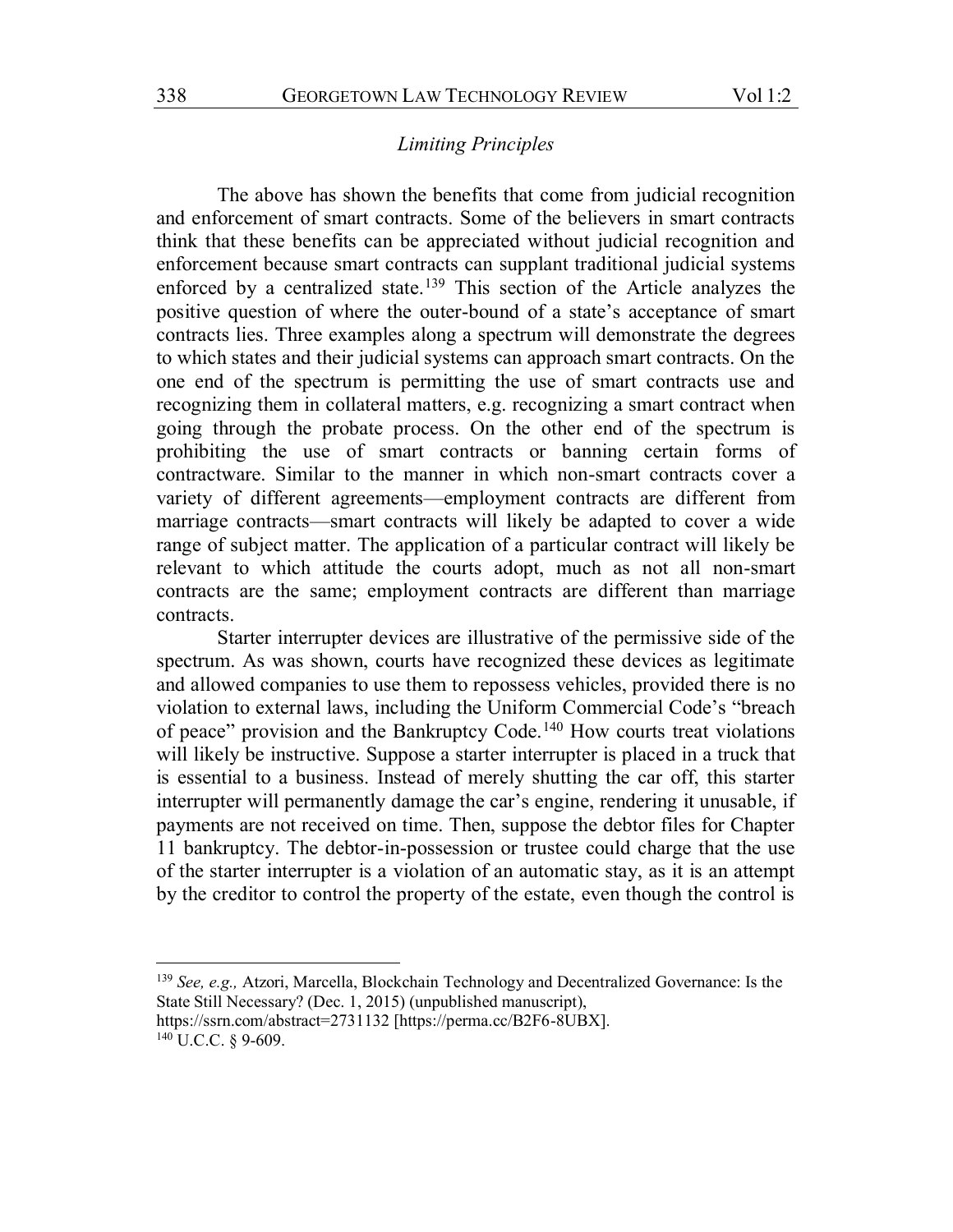automatic and out of the creditor's hands.<sup>141</sup> The question then put to the court is whether starter interrupter can be used at all if they have such potential.

A second example in the middle of the spectrum, would be a modern version of *Williams v. Walker-Thomas Furniture Co*. In *Williams*, the court set forth a standard of unconscionability by asking whether the terms of a particular cross-collateralization contract were "so unfair that enforcement should be withheld."<sup>142</sup> Imagine, however, that the furniture in that case was installed with contractware that blasted an annoying siren if payment was not received. Further, imagine that this was explicitly agreed to by the debtor *ex ante*. A court bound by *Williams*, could easily deem the contract unconscionable. This would leave the court to determine the proper remedy. The court could award damages to account for the harms caused by the automatic execution of the contract, which damaged the collateral in an unacceptable way. In this instance, such a remedy seems appropriate because the damage is not irreparable. It is likely that what the court would do is create a new breaching the of peace doctrine that creditors and the contractware would have to abide by.

The final, and most egregious, example is contractware installed into humans. Although certainly a dystopian *gedankenexperiment*, it is worth imagining a scenario where creditors can install devices into the bodies of debtors and have the device force them into slavery or some state of impaired consciousness if they default. Such a scheme would certainly be unconstitutional as a violation of the Thirteenth Amendment even if the debtors supported the scheme as a way of securing lower interest rates. This is not the interesting question, however. What is worth analyzing is how a court would deal with such installation. Despite consent by each party, the court would likely nullify the contract. But will the court prevent the installation of the contractware into the body? Much more likely than judicial intervention is a legislative solution. States can and have banned objects that are not *per se* violative of rights, but pose an unacceptable risk to the morals of the community.143 This can be a legitimate exercise of the police power of the state, such as, for instance, when the government bans the private possession of bazookas.144

 <sup>141</sup> 11 U.S.C. § 362.

<sup>142</sup> Williams v. Walker-Thomas Furniture Co*.*, 350 F.2d 445, 449–50 (D.C. Cir. 1965).

<sup>143</sup> *Cf.* Ashcroft v. Free Speech Coal., 535 U.S. 234, 251 (2002) (The case reaffirmed that where the speech is neither obscene nor the product of sexual abuse, it does not fall outside the protection of the First Amendment.).

 $144$  18 U.S.C. § 921(a)(4).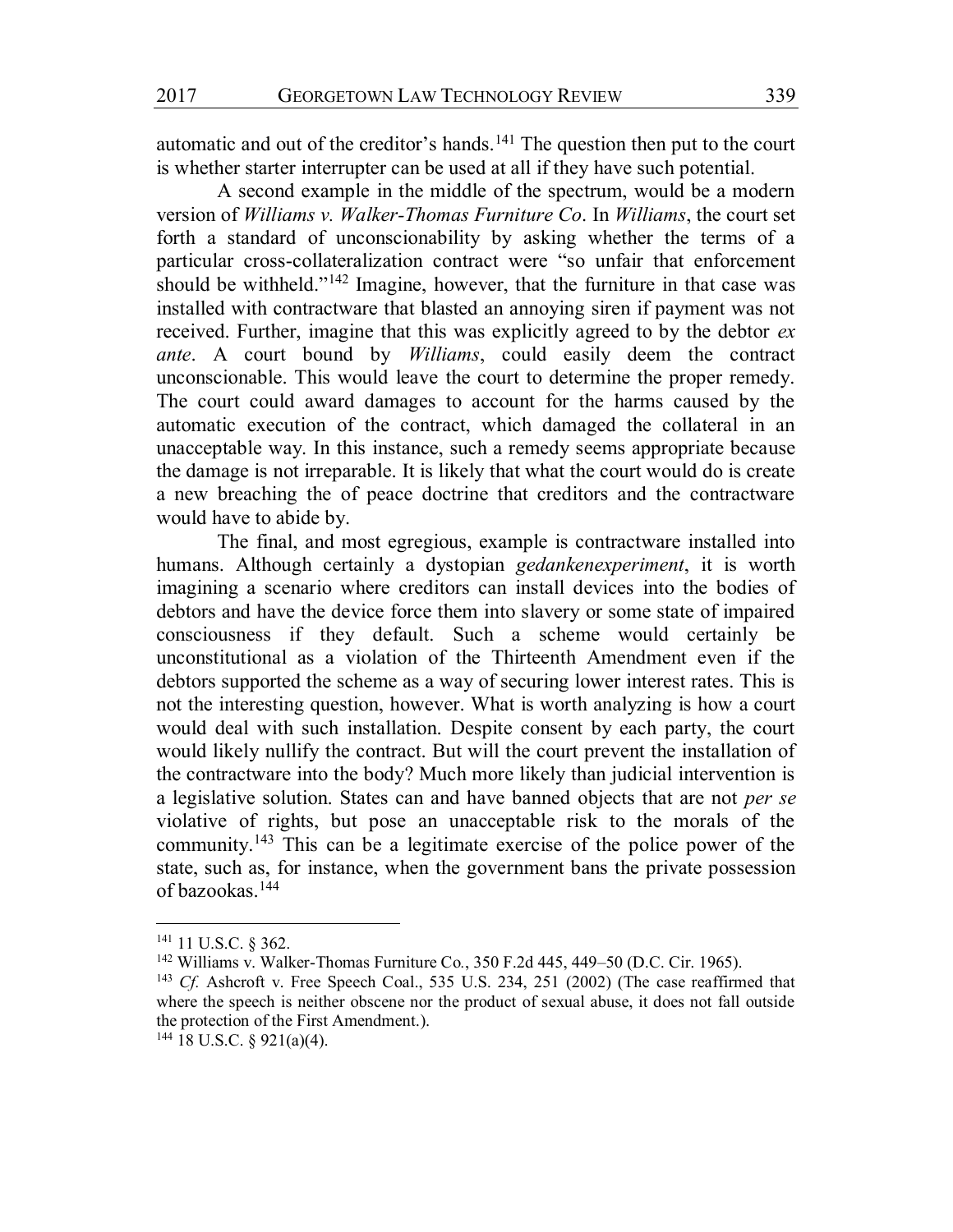What the above illustrates is that smart contracts exist in preexisting legal structures that do not unequivocally value party autonomy with respect to the formation and performance of contracts. The central question, however, is whether the state can use prior restraint to prevent the formation of contracts that have the potential to become contrary to public policy, but are not necessarily contrary to public policy themselves.

The likely answer is yes. It is hard to imagine a state sitting idly by while devices are installed to self-enforce contracts that are contrary to the state's own interests and policies. Although, the proposition is not black-andwhite. When dealing with any question of prior restraint, the magnitude of the mischief must be weighed against the likelihood of its occurrence. The Supreme Court's First Amendment jurisprudence provides a useful model; n that realm, the Court has erred on the side of respecting autonomy and policing *ex post*. <sup>145</sup> In this instance, contractware ought not be analyzed in toto, but discrete devices and software applications should be evaluated. This evaluation should be based upon the rights implications, as opposed to the particular functions of the contractware device. So, while devices that prevent the usage of personal property could be allowed, implants that enforce unconstitutional contracts or contracts that are unconscionable or void against public policy would not be permitted.

These are questions for judges to decide on a case-by-case basis.<sup>146</sup> Common law principles ought to form the background of such analysis.

## **CONCLUSION**

The creators of smart contracts have invited society to a party they are throwing. They say that this party has better food, booze, and music than the party being thrown down the street. But the other party has all of the people, even if the amenities are not as good. Whether society shows up to this new party is an open question. This is because legacy systems exist for a reason. By definition, they work. Both switching costs and uncertainty stand as barriers to the adoption of any new technology. Yet if the value of the new technology is overwhelming, such a change is more likely to occur.

One way of reducing uncertainty is by situating the new in the old. While there may be many barriers to the adoption of smart contracts, legal

 <sup>145</sup> *See*, *e.g.*, Near v. Minnesota, 283 U.S. 697 (1931).

<sup>146</sup> Lichtman, *supra* note 92, at 257 (arguing that private self-help mechanisms should be analyzed on a case-by-case basis).